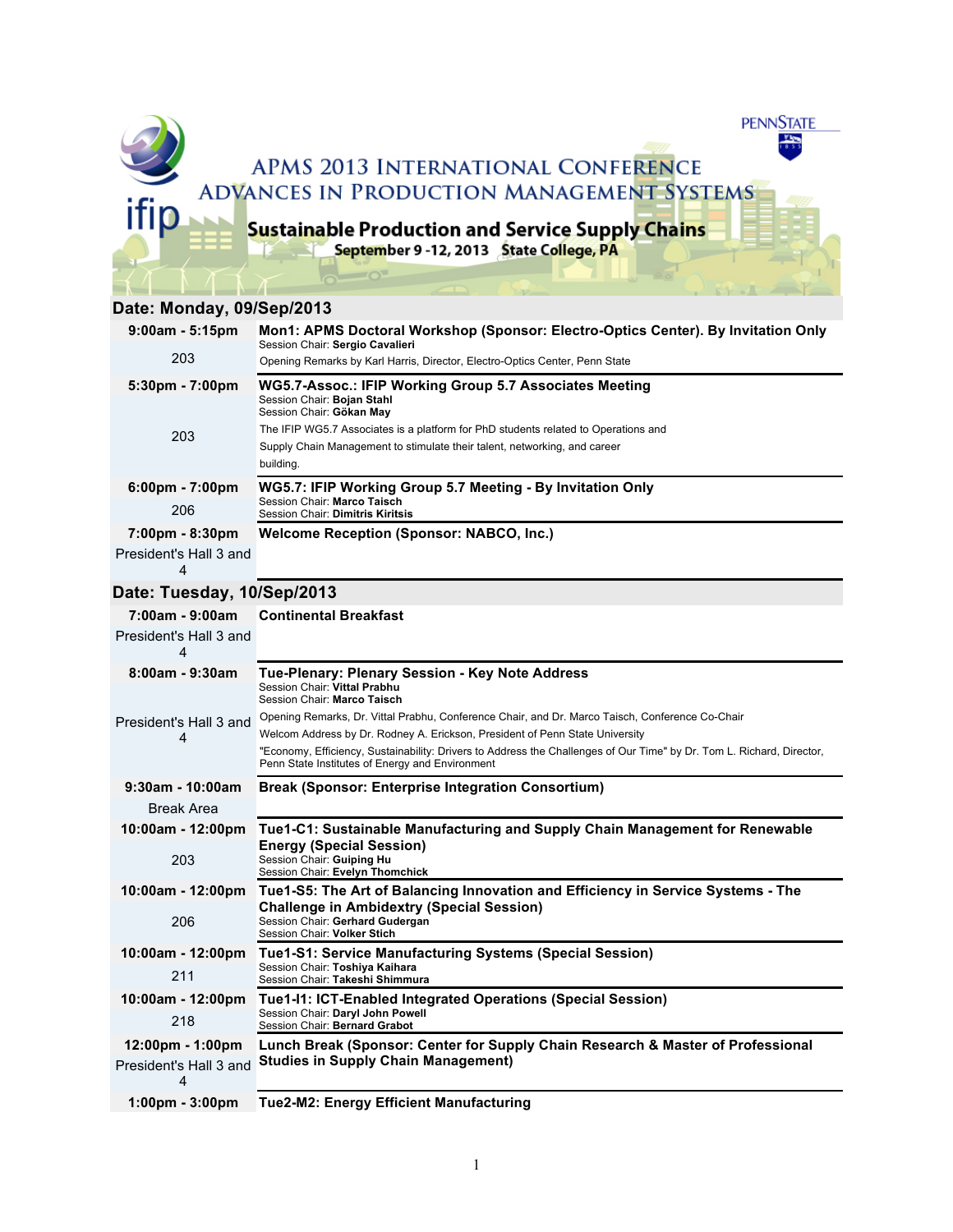| 203                                     | Session Chair: Frederic Demoly<br>Session Chair: Gökan May                                                                                                                                                                                                                                                                                                                     |
|-----------------------------------------|--------------------------------------------------------------------------------------------------------------------------------------------------------------------------------------------------------------------------------------------------------------------------------------------------------------------------------------------------------------------------------|
| 1:00pm - 3:00pm                         | Tue2-C2: Interoperability in the Manufacturing and Supply Chain Services (Special                                                                                                                                                                                                                                                                                              |
| 206                                     | Session)<br>Session Chair: Serm Kulvatunyou                                                                                                                                                                                                                                                                                                                                    |
|                                         | Session Chair: Christopher Peters                                                                                                                                                                                                                                                                                                                                              |
| $1:00 \text{pm} - 3:00 \text{pm}$       | Tue2-S2: Modeling of Business and Operational Processes<br>Session Chair: Harvey Millar                                                                                                                                                                                                                                                                                        |
| 211                                     | Session Chair: Sergio Cavalieri                                                                                                                                                                                                                                                                                                                                                |
| $1:00 \text{pm} - 3:00 \text{pm}$       | Tue2-I2: Emerging and Innovative Technologies-1<br>Session Chair: Kenn Steger-Jensen                                                                                                                                                                                                                                                                                           |
| 218                                     | Session Chair: Damien Trentesaux                                                                                                                                                                                                                                                                                                                                               |
| $3:00 \text{pm} - 3:15 \text{pm}$       | <b>Break (Sponsor: Enterprise Integration Consortium)</b>                                                                                                                                                                                                                                                                                                                      |
| <b>Break Area</b><br>$3:15$ pm - 5:15pm | <b>Sustainability Tour of Penn State Campus</b>                                                                                                                                                                                                                                                                                                                                |
|                                         | A guided tour of Penn State's campus highlighting education, research and service in the areas of power generation<br>using natural gas, solar power, recycling, and the Factory for Advanced Manufacturing Education (FAME Lab). Board<br>buses outside of President's Hall (conference wing). After tour, buses will return participants to The Penn Stater and<br>Days Inn. |
| $6:30 \text{pm} - 10:00 \text{pm}$      | <b>Networking Reception and Networking Dinner (Sponsor: Kimberly-Clark Corporation)</b>                                                                                                                                                                                                                                                                                        |
|                                         | Featured Speaker: Dr. David Wormley, The Harold and Inge Marcus Dean of Engineering, Penn State University<br>Buses will pick up at The Penn Stater (outside of President's Hall, conference wing) and Days Inn (parking lot) @ 6:30                                                                                                                                           |
|                                         | pm to travel to dinner location and return by 10:00 pm.                                                                                                                                                                                                                                                                                                                        |
| Date: Wednesday, 11/Sep/2013            |                                                                                                                                                                                                                                                                                                                                                                                |
| 7:30am - 9:00am                         | <b>Continental Breakfast</b>                                                                                                                                                                                                                                                                                                                                                   |
| President's Hall 3 and<br>4             |                                                                                                                                                                                                                                                                                                                                                                                |
| 8:30am - 9:30am                         | Wed-Plenary: Plenary Session - Key Note Address<br>Session Chair: Dimitris Kiritsis                                                                                                                                                                                                                                                                                            |
| President's Hall 3 and                  | Session Chair: Klaus-Dieter Thoben<br>"Manufacturing Composite Structures: How sustainability drives complexity" by Dr. Vijay Srinivasan, Chief, Systems                                                                                                                                                                                                                       |
| 4                                       | Integration Division, NIST                                                                                                                                                                                                                                                                                                                                                     |
| $9:30$ am - 10:00am                     | <b>Break</b>                                                                                                                                                                                                                                                                                                                                                                   |
| Break Area                              |                                                                                                                                                                                                                                                                                                                                                                                |
| 10:00am - 12:00pm                       | Wed1-M3: Manufacturing Networks for Mass Customization<br>Session Chair: Pisut Koomsap                                                                                                                                                                                                                                                                                         |
| 202                                     | Session Chair: Stig Brink Taps                                                                                                                                                                                                                                                                                                                                                 |
| 10:00am - 12:00pm                       | Wed1-19: Emerging and Innovative Technologies-2<br>Session Chair: Jan Frick                                                                                                                                                                                                                                                                                                    |
| 203                                     | Session Chair: Rhythm Suren Wadhwa                                                                                                                                                                                                                                                                                                                                             |
| 10:00am - 12:00pm                       | Wed1-M4: Enablers for Smart Manufacturing-Panel (Special Session)<br>Session Chair: <b>Evan K. Wallace</b>                                                                                                                                                                                                                                                                     |
| 206                                     | Session Chair: Frank H Riddick                                                                                                                                                                                                                                                                                                                                                 |
| 10:00am - 12:00pm                       | Wed1-S4: Simulation Based Training in Production and Operations Management                                                                                                                                                                                                                                                                                                     |
|                                         |                                                                                                                                                                                                                                                                                                                                                                                |
| 211                                     | (Special Session)<br>Session Chair: Avraham Shtub                                                                                                                                                                                                                                                                                                                              |
| 10:00am - 12:00pm                       | Session Chair: Alexander Sproedt<br>Wed1-13: ICT for Manufacturing and Supply Chain Management-1                                                                                                                                                                                                                                                                               |
| 218                                     | Session Chair: Christos Emmanouilidis<br>Session Chair: Hajime Mizuyama                                                                                                                                                                                                                                                                                                        |
| $12:00 \text{pm} - 1:00 \text{pm}$      | Lunch Break (Sponsor: Intelligent Manufacturing Systems & World Manufacturing                                                                                                                                                                                                                                                                                                  |
| President's Hall 3 and<br>4             | Forum)                                                                                                                                                                                                                                                                                                                                                                         |
| 1:00pm - 3:00pm                         | Wed2-M6: Intelligent Production Systems and Planning Solutions for Sustainability -1                                                                                                                                                                                                                                                                                           |
| 202                                     | (Special Session)<br>Session Chair: Ralph Riedel<br>Session Chair: David Jentsch                                                                                                                                                                                                                                                                                               |
| $1:00 \text{pm} - 3:00 \text{pm}$       | <b>Wed2-M5: Enablers for Smart Manufacturing</b><br>Session Chair: Johan Stahre                                                                                                                                                                                                                                                                                                |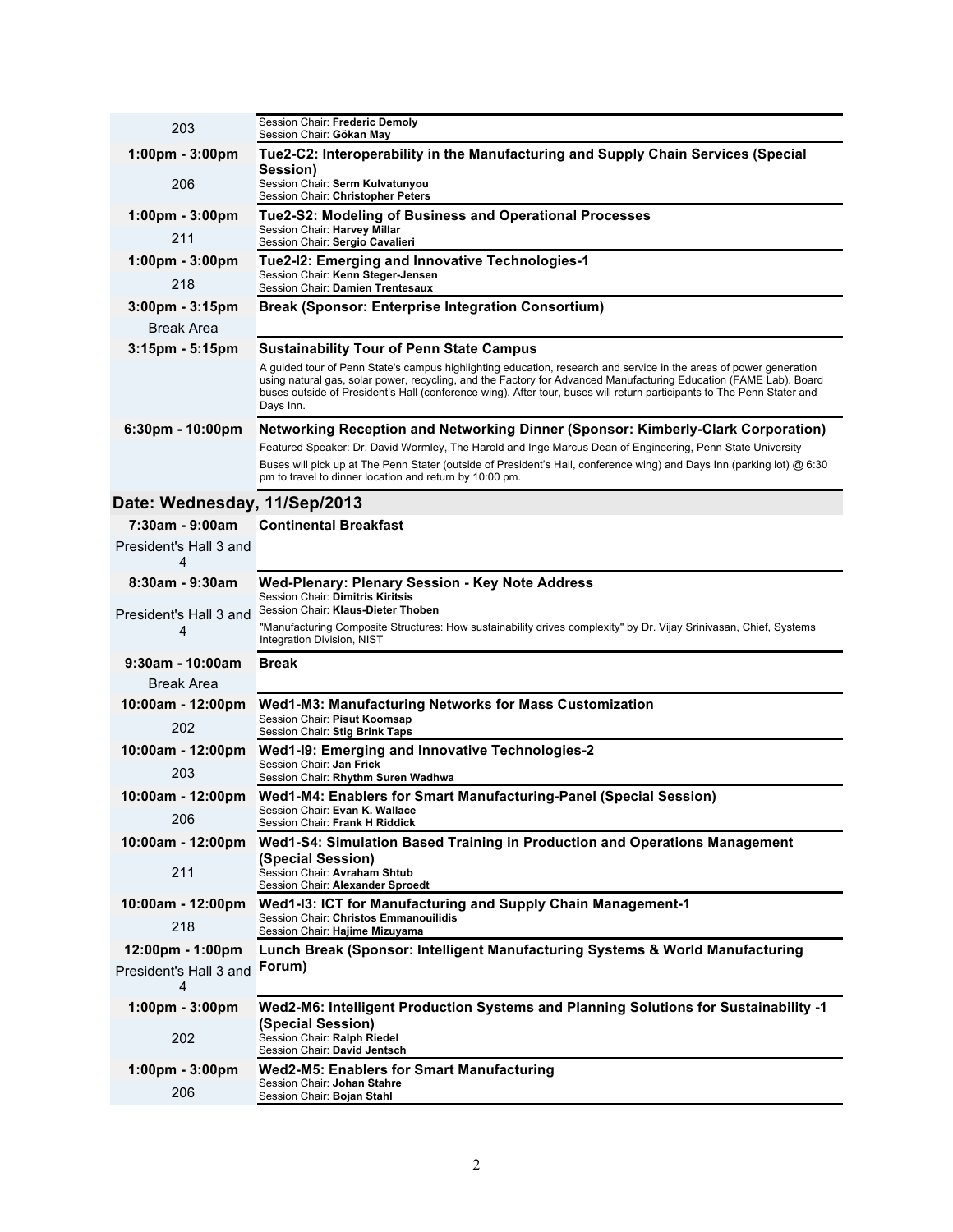| $1:00 \text{pm} - 3:00 \text{pm}$  | Wed2-S3: Servicization                                                                                                                                                                                                                                                                                                               |
|------------------------------------|--------------------------------------------------------------------------------------------------------------------------------------------------------------------------------------------------------------------------------------------------------------------------------------------------------------------------------------|
| 211                                | Session Chair: Bruno Vallespir<br>Session Chair: Samuel Gomes                                                                                                                                                                                                                                                                        |
| $1:00 \text{pm} - 3:00 \text{pm}$  | Wed2-I4: Sustainable Initiatives in Developing Countries-I (Special Session)                                                                                                                                                                                                                                                         |
| 218                                | Session Chair: Irenilza de Alencar Nääs<br>Session Chair: Renato Perrotta                                                                                                                                                                                                                                                            |
| 3:00pm - 3:15pm                    | Break                                                                                                                                                                                                                                                                                                                                |
| <b>Break Area</b>                  |                                                                                                                                                                                                                                                                                                                                      |
| $3:15$ pm - 5:15pm                 | Wed3-M7: Intelligent Production Systems and Planning Solutions for Sustainability-2<br>(Special Session)                                                                                                                                                                                                                             |
| 202                                | Session Chair: Ralph Riedel<br>Session Chair: Hendrik Hopf                                                                                                                                                                                                                                                                           |
| $3:15$ pm - 5:15pm                 | <b>Wed3-C5: Supply Chain Management</b><br>Session Chair: Ming Lim                                                                                                                                                                                                                                                                   |
| 203                                | Session Chair: Jinwoo Park                                                                                                                                                                                                                                                                                                           |
| $3:15$ pm - 5:15pm                 | Wed3-M1: Social Sustainability in Manufacturing (Special Session)<br>Session Chair: Paola Fantini                                                                                                                                                                                                                                    |
| 206                                | Session Chair: Marco Taisch                                                                                                                                                                                                                                                                                                          |
| 3:15pm - 5:15pm                    | <b>Wed3-I6: LCA Methods and Tools</b><br>Session Chair: El Kadiri Soumaya                                                                                                                                                                                                                                                            |
| 211                                | Session Chair: Barbara Resta                                                                                                                                                                                                                                                                                                         |
| $3:15$ pm - 5:15pm                 | Wed3-15: Sustainable Initiatives in Developing Countries-2 (Special Session)                                                                                                                                                                                                                                                         |
| 218                                | Session Chair: Robert Ari Waker<br>Session Chair: JOAO GILBERTO MENDES DOS REIS                                                                                                                                                                                                                                                      |
| $5:00 \text{pm} - 6:30 \text{pm}$  | 3D-Printing: CIMP-3D Tour and Demonstrations                                                                                                                                                                                                                                                                                         |
|                                    | Tour and Demonstrations of Additive Manufacturing Technology at the Center for Innovative Materials Processing<br>through Direct Digital Deposition (CIMP-3D) will cover several industrial processes for "3D-printing" including directed                                                                                           |
| <b>133 MRI</b>                     | laser deposition, directed electron beam deposition, and laser-based powder fusion techniques. Note - meet in room<br>133, in the Materials Research Institute building across the street from the Presidents Hall on Innovation Blvd.                                                                                               |
| $6:30 \text{pm} - 10:00 \text{pm}$ | <b>Gala Dinner</b>                                                                                                                                                                                                                                                                                                                   |
|                                    | Featured Speaker: Dr. Paul M. Griffin, Head, The Harold and Inge Marcus Department of Industrial and Manufacturing<br>Engineering, Penn State University                                                                                                                                                                             |
|                                    | Buses will pick up at The Penn Stater (outside of President's Hall, conference wing) and Days Inn (parking lot) @ 6:30<br>p.m. and return by 10:00 p.m. (Note: for participants residing at the Days Inn, a bus is available outside of President's<br>Hall immediately following the 5:15 p.m. session to shuttle to the Days Inn). |
| Date: Thursday, 12/Sep/2013        |                                                                                                                                                                                                                                                                                                                                      |
| 7:30am - 9:00am                    | <b>Continental Breakfast</b>                                                                                                                                                                                                                                                                                                         |
| President's Hall 3 and<br>4        |                                                                                                                                                                                                                                                                                                                                      |
| 8:30am - 9:30am                    | Thu-Plenary: Plenary Session - Key Note Address<br>Session Chair: Marco Taisch                                                                                                                                                                                                                                                       |
| President's Hall 3 and             | Session Chair: Vijay Srinivasan                                                                                                                                                                                                                                                                                                      |
| 4                                  | "Global Collaborative Research Network and Services Through IMS" by Dan Nagy, Managing Director, Inter-Regional<br>Secretariat or IMS                                                                                                                                                                                                |
| $9:30$ am - 10:00am                | <b>Break</b>                                                                                                                                                                                                                                                                                                                         |
| <b>Break Area</b>                  |                                                                                                                                                                                                                                                                                                                                      |
| 10:00am - 12:00pm                  | <b>Thu1-C4: Closed Loop Design</b>                                                                                                                                                                                                                                                                                                   |
| 203                                | Session Chair: A. Ravi Ravindran<br>Session Chair: Klaus-Dieter Thoben                                                                                                                                                                                                                                                               |
| 10:00am - 12:00pm                  | Thu1-C3: Sustainability Characterization for Product Assembly and Supply Chain<br>(Special Session)                                                                                                                                                                                                                                  |
| 206                                | Session Chair: Shaw C. Feng<br>Session Chair: Kincho H Law                                                                                                                                                                                                                                                                           |
| 10:00am - 12:00pm                  | Thu1-I7: ICT for Manufacturing and Supply Chain Management - 2<br>Session Chair: Dimitris Kiritsis                                                                                                                                                                                                                                   |
| 211                                | Session Chair: Thorsten Wuest                                                                                                                                                                                                                                                                                                        |
| 10:00am - 12:00pm                  | Thu1-18: Product Design for Sustainable Supply Chains (Special Session)<br>Session Chair: Gul Kremer                                                                                                                                                                                                                                 |
| 218                                | Session Chair: Mahnoosh Zebardast                                                                                                                                                                                                                                                                                                    |
| 206                                | 12:00pm - 12:30pm CLOSE: Closing Session<br>Session Chair: Vittal Prabhu                                                                                                                                                                                                                                                             |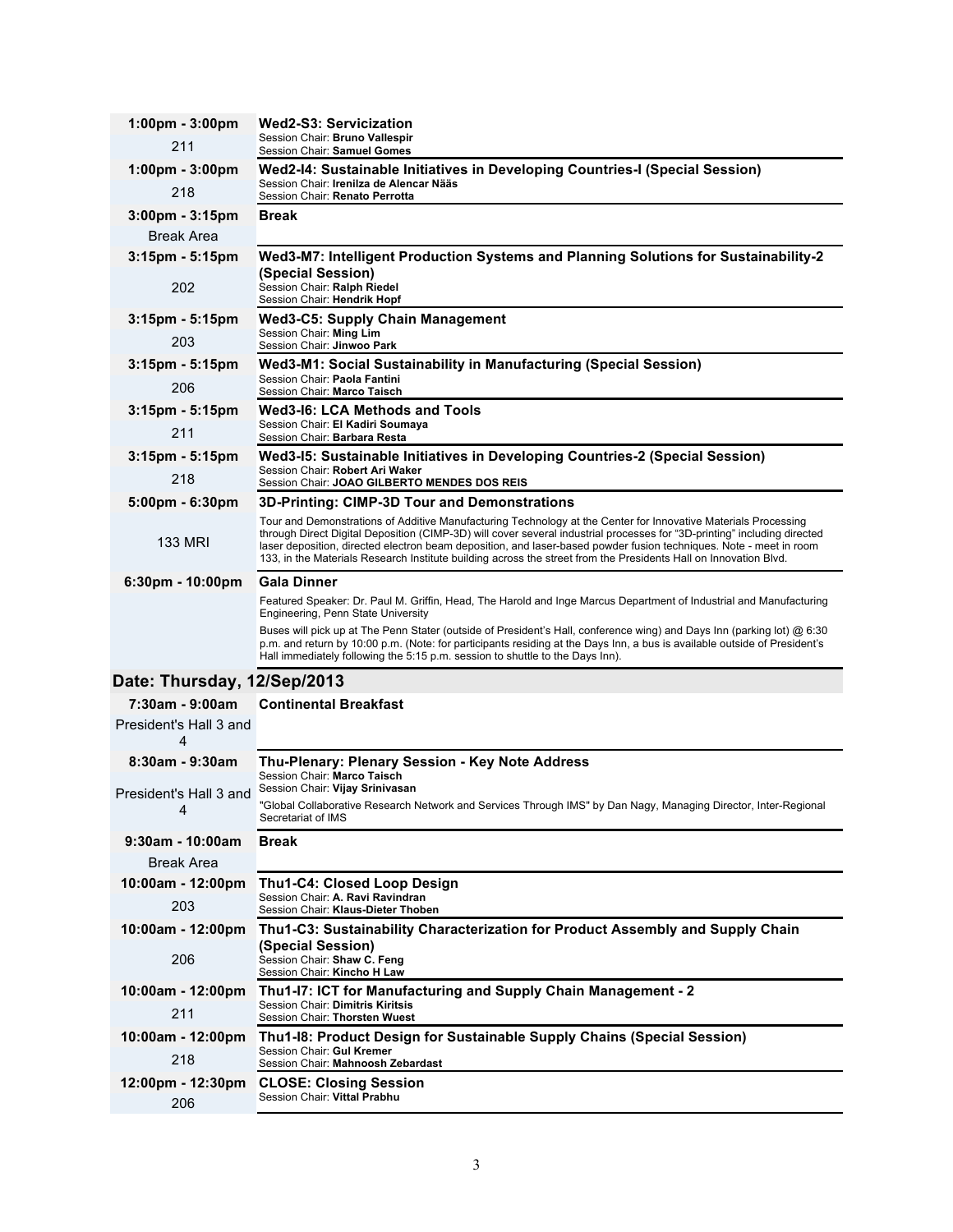# **Presentations**

## **Mon1: APMS Doctoral Workshop (Sponsor: Electro-Optics Center). By Invitation Only**

*Time:* Monday, 09/Sep/2013: 9:00am - 5:15pm · *Location:* 203 *Session Chair:* Sergio Cavalieri

**A Mathematical Programming Model for Sustainable Supply Chains**

**Bojan Stahl**

Politecnico di Milano, Italy; bojan.stahl@polimi.it

**Visual language for user-centred service design**

**Eunji Lee**

SINTEF ICT; eunji.lee@sintef.no

**Supply Chain Microfinance with Defaults: Game Theoretical Approach Jaehun Sim**

PSU, United States of America; jus238@psu.edu

**Smart energy demand management – A collaborative framework for consumers' active participation**

**Zaheer Tariq**

University of Bergamo, Italy; zaheer.tariq@unibg.it

**Management of Sustainability Performance in Manufacturing Providing After-Sales Services: A comparison between B2B and B2C, Large Enterprise and SMEs**

#### **Mahnoosh Zebardast**

Politecnico di Milano, Italy; mahnoosh.zebardast@mail.polimi.it

**Determination of Interdependencies between Energy Efficiency and Production Logistics Using Design-of-Experiments (DoE)**

#### **Ulrich Brandenburg**

Institute for Industrial Management at RWTH Aachen University, Germany; bb@fir.rwth-aachen.de

**A search for sustainability dimensions in manufacturing strategy**

**Naghmeh Taghavi** Chalmers University of Technology, Sweden; naghmeh.taghavi@chalmers.se

**Energy Model of Manufacturing System based on Queueing Network**

**Hyun Woo Jeon** Pennsylvania State University, United States of America; albert.jeon@psu.edu

**Distributed Information Rich Transshipments: Analytical and Simulative Approaches Avinoam Tzimerman**

Technion, Israel; AvinoamT@Technion.ac.il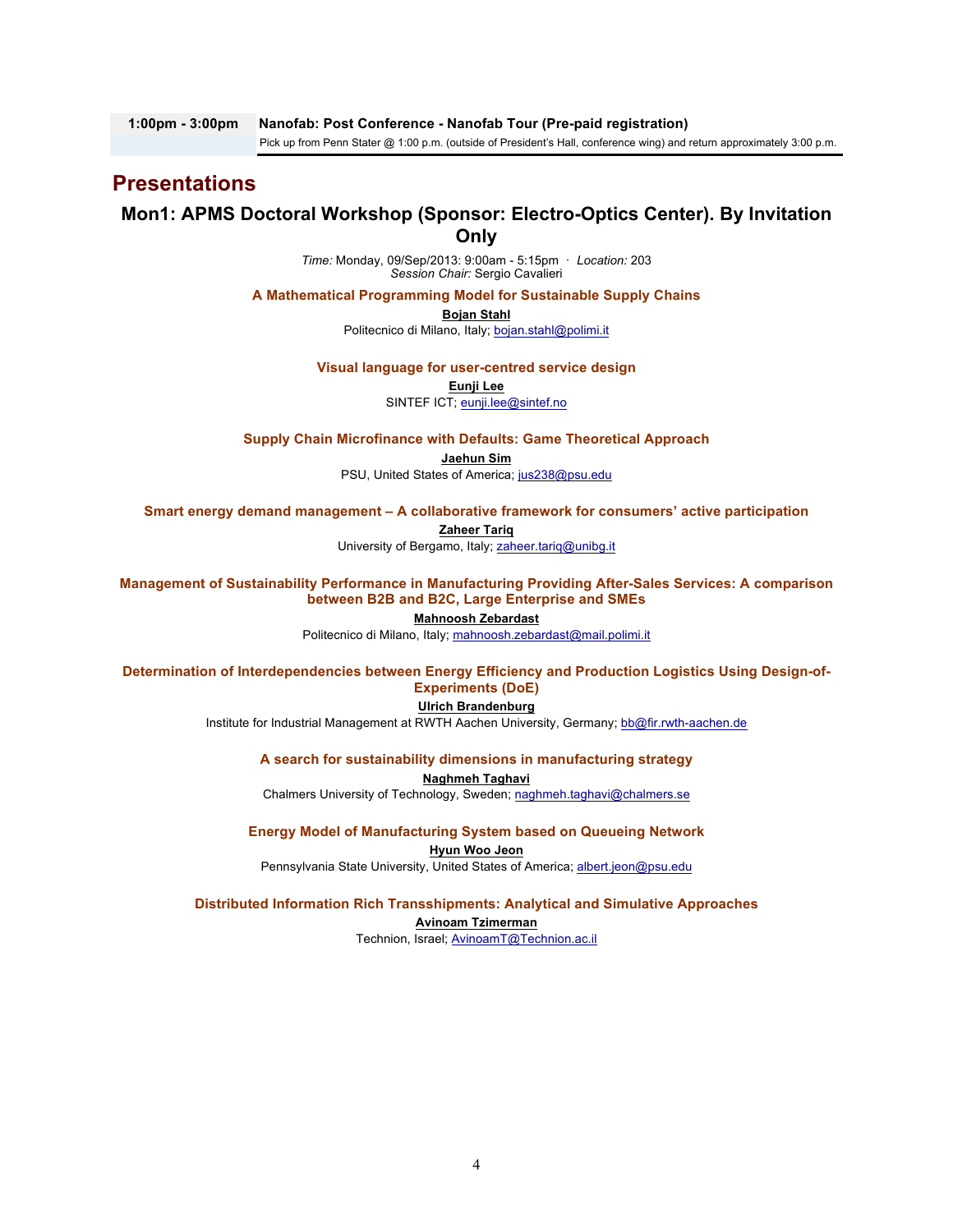## **Tue1-C1: Sustainable Manufacturing and Supply Chain Management for Renewable Energy (Special Session)**

*Time:* Tuesday, 10/Sep/2013: 10:00am - 12:00pm · *Location:* 203 *Session Chair:* Guiping Hu *Session Chair:* Evelyn Thomchick

**Governing and Managing Customer-initiated Engineering Change – An in-depth case study of a global industrial supplier**

**Anita Friis Sommer, Simon Haahr Storbjerg, Iskra Dukovska-Popovska, Kenn Steger-Jensen** Aalborg University, Denmark; sommer@m-tech.aau.dk

## **Supplier Value of Customer-initiated Collaborative Product Development – An in-depth case study of a European industrial mass-producer**

**Anita Friis Sommer, Iskra Dukovska-Popovska, Kenn Steger-Jensen** Aalborg University, Denmark; sommer@m-tech.aau.dk

**An Optimization Model for Advanced Biofuel production Based on Bio-Oil Gasification**

**Qi Li, Guiping Hu**

Iowa State University, United States of America; gphu@iastate.edu

#### **A sequential fast pyrolysis facility location-allocation model**

**Yihua Li, Guiping Hu** Iowa State University, United States of America; gphu@iastate.edu

**Potential Woody Biomass Supply Chain Scenarios: A Conceptual Study**

**Evelyn Thomchick, Kusumal Ruamsook**

Penn State University, United States of America; ethomchick@psu.edu

**Long term analysis of Energy Payback Time for PV Systems**

**Simone Zanoni, Laura Mazzoldi** Università di Brescia, Italy; zanoni@ing.unibs.it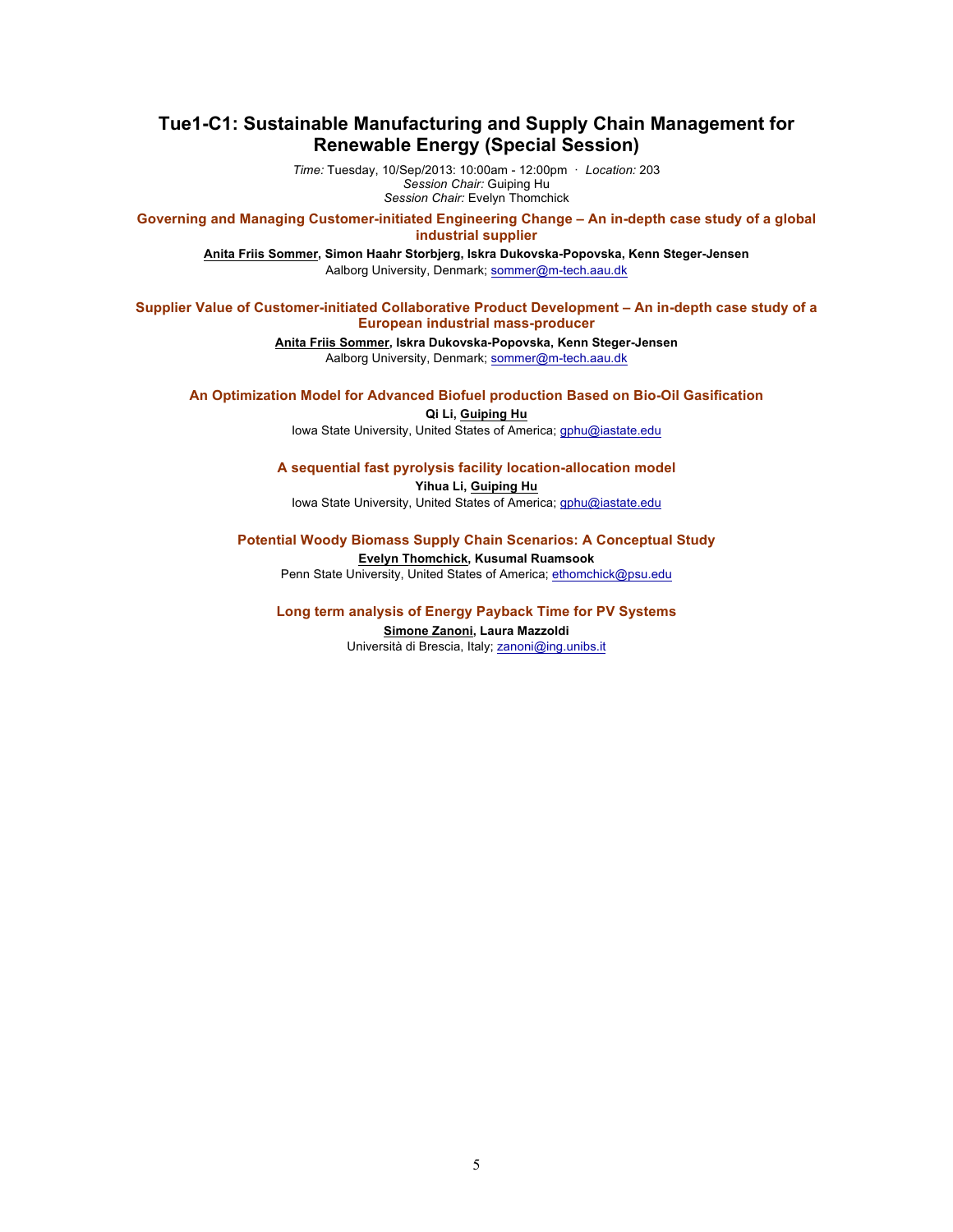## **Tue1-S5: The Art of Balancing Innovation and Efficiency in Service Systems - The Challenge in Ambidextry (Special Session)**

*Time:* Tuesday, 10/Sep/2013: 10:00am - 12:00pm · *Location:* 206 *Session Chair:* Gerhard Gudergan *Session Chair:* Volker Stich

**Finding the optimal Operating Point for Service Production Processes via Simulation**

**Günther Schuh, Philipp Jussen, Christian Fabry, Gerhard Gudergan** Institute for Industrial Management (FIR), Germany; philipp.jussen@fir.rwth-aachen.de

### **Information – The Hidden Value of Servitization**

**David Opresnik<sup>1</sup> , Manuel Hirsch<sup>2</sup> , Christian Zanetti<sup>1</sup> , Marco Taisch<sup>1</sup>**

<sup>1</sup>Politecnico di Milano, Italy; <sup>2</sup>Centre for Management Research, DITF Denkendorf, Germany; cristiano.zanetti@polimi.it

**How advances of ICT will impact on service systems and on the delivering of product-related services**

**Mario Rapaccini, Isabella Porcelli**

University of Florence, Italy; mario.rapaccini@unifi.it

**Requirements for Servitization in Manufacturing Service Ecosystems**

**Stefan Wiesner<sup>1</sup> , Michele Sesana<sup>2</sup> , Sergio Gusmeroli<sup>2</sup> , Klaus-Dieter Thoben<sup>1</sup>**

<sup>1</sup>BIBA - Bremer Institut für Produktion und Logistik GmbH, Germany; <sup>2</sup>TXT e-Solutions S.p.A., Italy; wie@biba.uni-bremen.de

**Service supply chain planning for industrial services – design and application of a decision support tool**

### **Philipp Hertz, Alexander Sproedt**

BWI, ETH Zurich, Switzerland; phertz@ethz.ch

**Mass Customization in Supply Chain Level: Development of a Conceptual Framework to Manage and Assess Performance**

#### **Mahnoosh Zebardast, Silvia Malpezi, Marco Taisch**

Politecnico di Milano, Italy; mahnoosh.zebardast@mail.polimi.it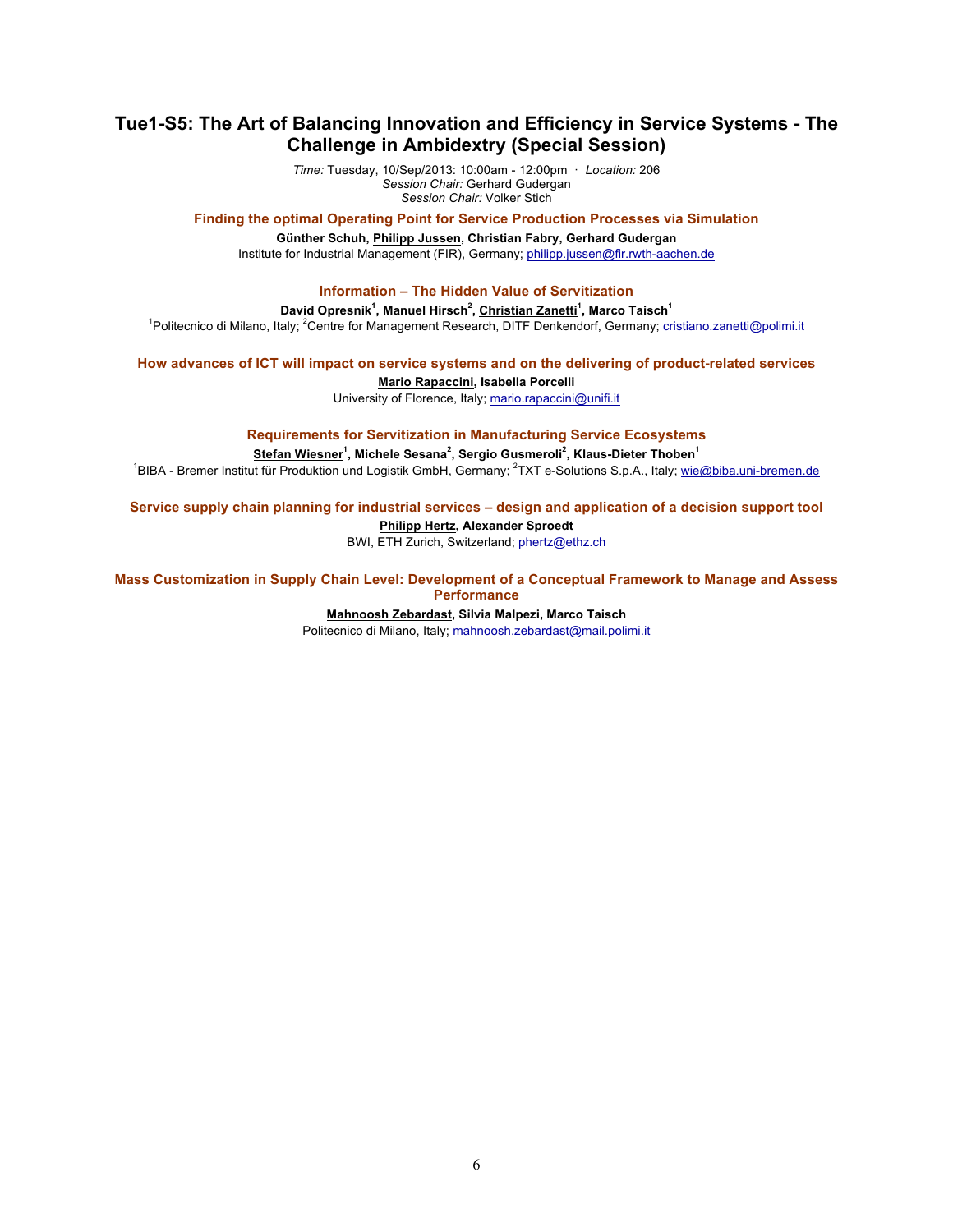## **Tue1-S1: Service Manufacturing Systems (Special Session)**

*Time:* Tuesday, 10/Sep/2013: 10:00am - 12:00pm · *Location:* 211 *Session Chair:* Toshiya Kaihara *Session Chair:* Takeshi Shimmura

**Optimum Allocation Method of Standby Taxi Vehicles at Taxi Stands**

**Takashi Tanizaki**

Kinki University, Japan; tanizaki@hiro.kindai.ac.jp

**Improving Labor Productivity and Labor Elasticity at Multiproduct Japanese Cuisine Restaurant Introducing Cell-Production System**

#### $\mathsf{T}$ akeshi Shimmura $^{1,2}$ , Takeshi Takenaka $^{2}$ , Syuichi Ohura $^{1}$

<sup>1</sup>Ganko Food Service co. Itd, Japan; <sup>2</sup>Center for Service Research, National Institute of Advanced Industrial Science and Technology; t-shinmura@gankofood.co.jp

### **Does the carbon footprint enhance the sustainability food production and transportation service system? Real buying experiment in Japan**

**Keiko AOKI<sup>1</sup> , Kenju AKAI<sup>2</sup>**

<sup>1</sup>Osaka University, Japan; <sup>2</sup>the University of Tokyo, Japan; fuizu43@gmail.com

**Does an information service provider improve the market?**

**Kenju Akai<sup>1</sup> , Keiko Aoki<sup>2</sup> , Nariaki Nishino<sup>1</sup>**

<sup>1</sup>The university of Tokyo, Japan; <sup>2</sup>Niigata University, Japan; akai@css.t.u-tokyo.ac.jp

**Facility Layout Planning of Central Kitchen in Food Service Industry - Application to the real-scale problem**

**Nobutada Fujii, Toshiya Kaihara, Minami Uemura, Tomomi Nonaka, Takeshi Shimmura** Kobe University, Japan; nonaka@phoenix.kobe-u.ac.jp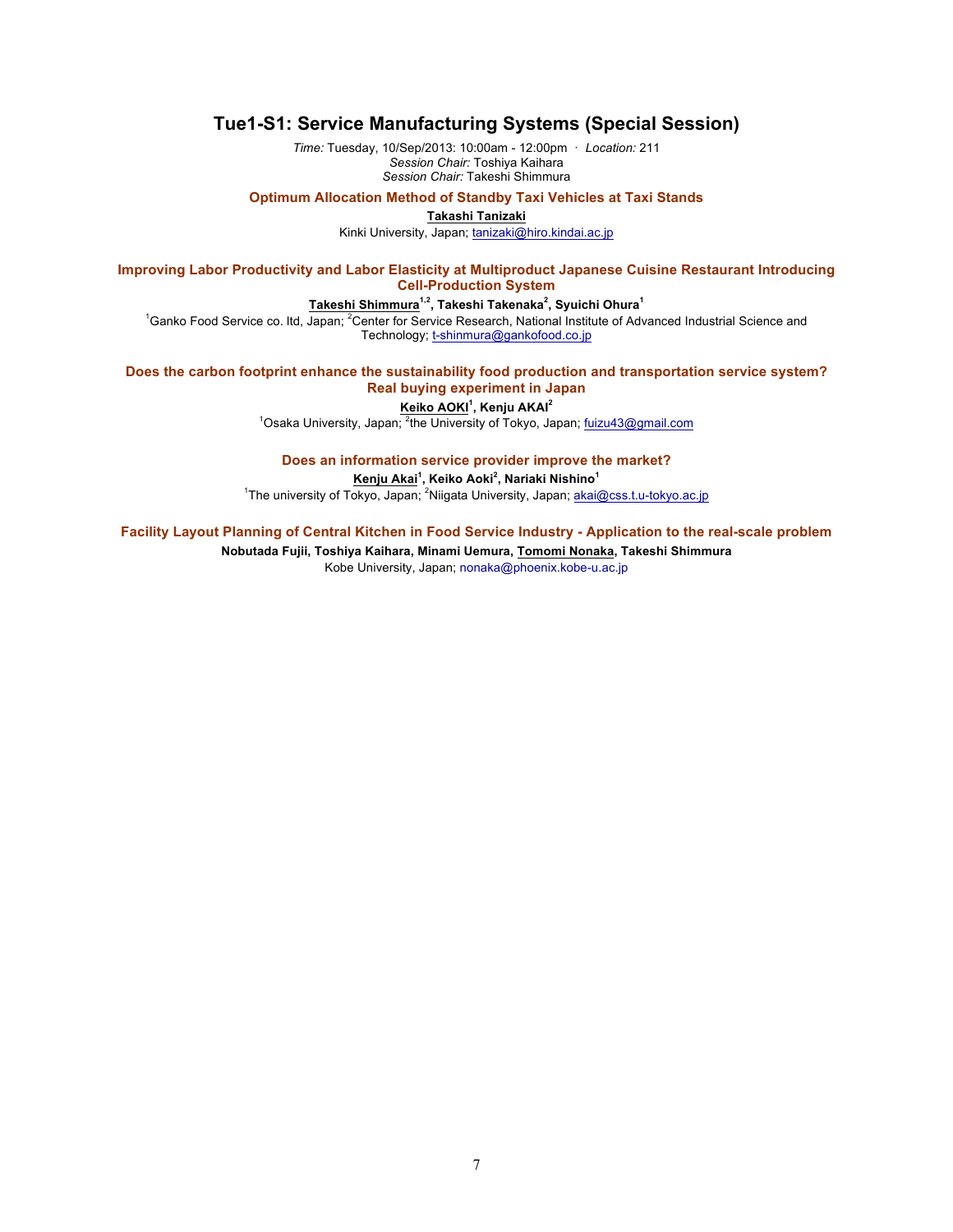## **Tue1-I1: ICT-Enabled Integrated Operations (Special Session)**

*Time:* Tuesday, 10/Sep/2013: 10:00am - 12:00pm · *Location:* 218 *Session Chair:* Daryl John Powell *Session Chair:* Bernard Grabot

**ICT-enabled integrated operations: Towards a framework for the integration of manufacturing- and maintenance planning and control**

# **Daryl John Powell, Harald Rødseth**

Norwegian University of Science and Technology, Norway; daryl.j.powell@ntnu.no

## **Functional Requirements for a Collaborative Order Management Tool for Use in an Engineering Setting**

### **Børge Sjøbakk, Ottar Bakås**

SINTEF, Norway; borge.sjobakk@sintef.no

## **Supporting Rapid Product Development with Sketch-Based Modeling**

#### **Natthavika Chansri<sup>1</sup> , Pisut Koomsap<sup>2</sup>**

<sup>1</sup>Industrial Engineering, Faculty of Engineering at Si Racha, Kasetsart University, Thailand; <sup>2</sup>Industrial and Manufacturing Engineering, School of Engineering and Technology, Asian Institute of Technology, Thailand; pisut@ait.ac.th

## **Lean and Automate Manufacturing and Logistics**

**Bernardo Nicoletti**

Università di Roma Tor Vergata, Italy; info@bernardonicoletti.com

## **Proposal of an interoperability standard supporting PLM and knowledge sharing**

**Simone Parrotta<sup>1</sup> , Jacopo Cassina<sup>1</sup> , Marco Taisch<sup>2</sup> , Sergio Terzi<sup>3</sup> , David Potter<sup>2</sup> , Kary Framling<sup>4</sup>** <sup>1</sup>Holonix, Italy; <sup>2</sup>Politecnico di Milano, Italy; <sup>3</sup>University of Bergamo, Italy; <sup>4</sup>Aalto University, Finland; simone.parrotta@holonix.it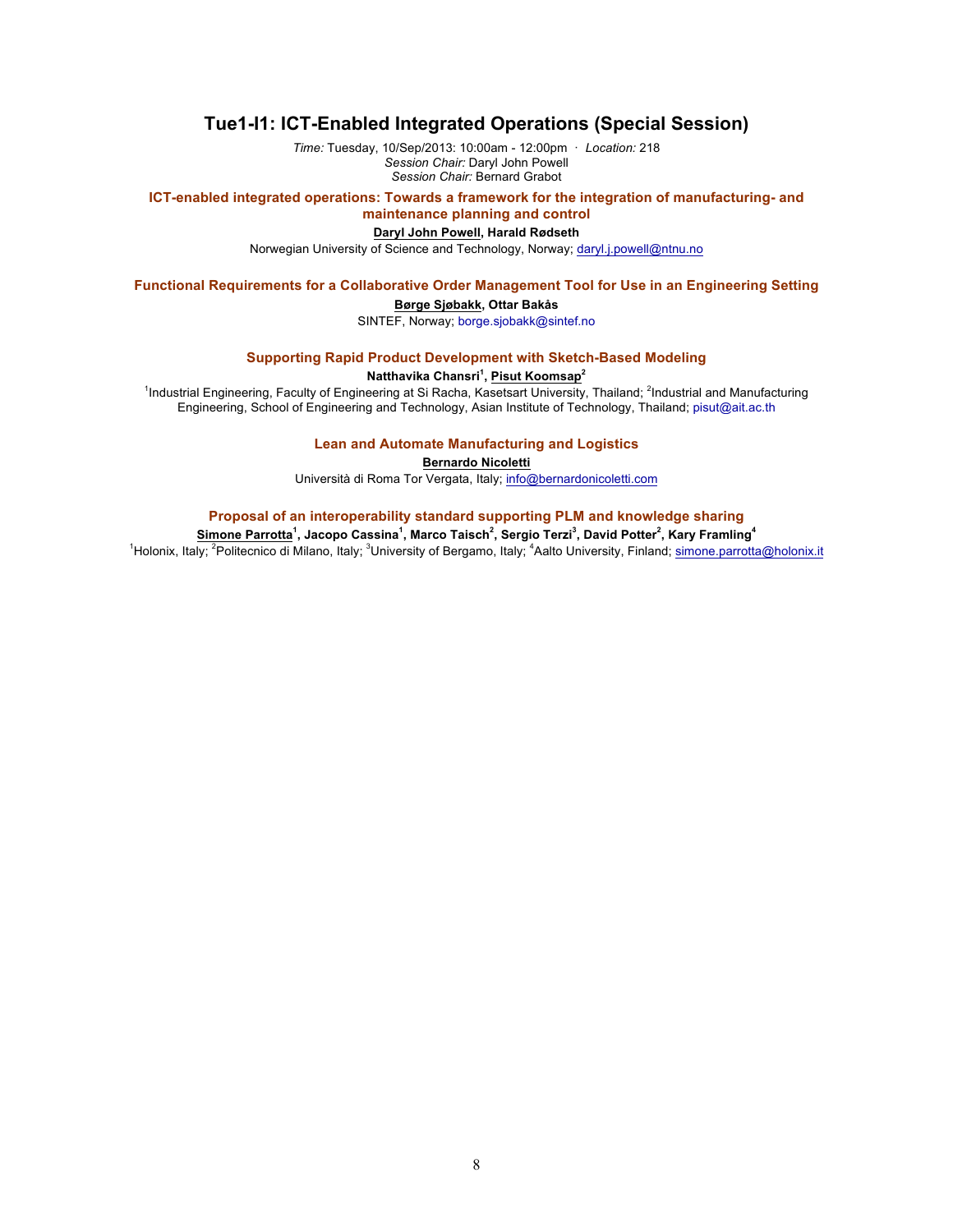## **Tue2-M2: Energy Efficient Manufacturing**

*Time:* Tuesday, 10/Sep/2013: 1:00pm - 3:00pm · *Location:* 203 *Session Chair:* Frederic Demoly *Session Chair:* Gökan May

#### **A production-state based approach for energy flow simulation in manufacturing systems**

**Bojan Stahl<sup>1</sup> , Marco Taisch<sup>1</sup> , Federica Vaccari<sup>1</sup> , Andrea Cataldo<sup>2</sup>**

<sup>1</sup> Politecnico di Milano, Italy; <sup>2</sup> Institute of Industrial Technology and Automation National Research Council, Italy; bojan.stahl@polimi.it

### **Sustainability Enhancement through Environmental Impacts Evaluation**

#### **Matteo Mario Savino, Antonio Mazza**

University of Sannio, Department of Engineering, Italy; matteo.savino@unisannio.it

**Efficient Energy Performance Indicators for Different Level of Production Organizations in Manufacturing Companies**

#### **Hendro Wicaksono<sup>1</sup> , Tim Belzner<sup>2</sup> , Jivka Ovtcharova<sup>3</sup>**

<sup>1</sup>Institute for Information Management in Engineering (IMI), Karlsruhe Institute of Technology, Germany; <sup>2</sup>Institute for Information Management in Engineering (IMI), Karlsruhe Institute of Technology, Germany; <sup>3</sup>Institute for Information Management in Engineering (IMI), Karlsruhe Institute of Technology, Germany; hendro.wicaksono@kit.edu

**Energy related Key Performance Indicators – State of the art, gaps and industrial needs GOKAN MAY1,2, MARCO TAISCH1 , VITTAL PRABHU<sup>2</sup> , ILARIA BARLETTA<sup>1</sup>**

<sup>1</sup>Politecnico di Milano, Italy; <sup>2</sup>Pennsylvania State University, USA; goekan.may@mail.polimi.it

### **A Queuing Approach for Energy supply in manufacturing facilities**

**Lucio Zavanella, Ivan Ferretti, Simone Zanoni, Laura Bettoni** Università di Brescia, Italy; zanoni@ing.unibs.it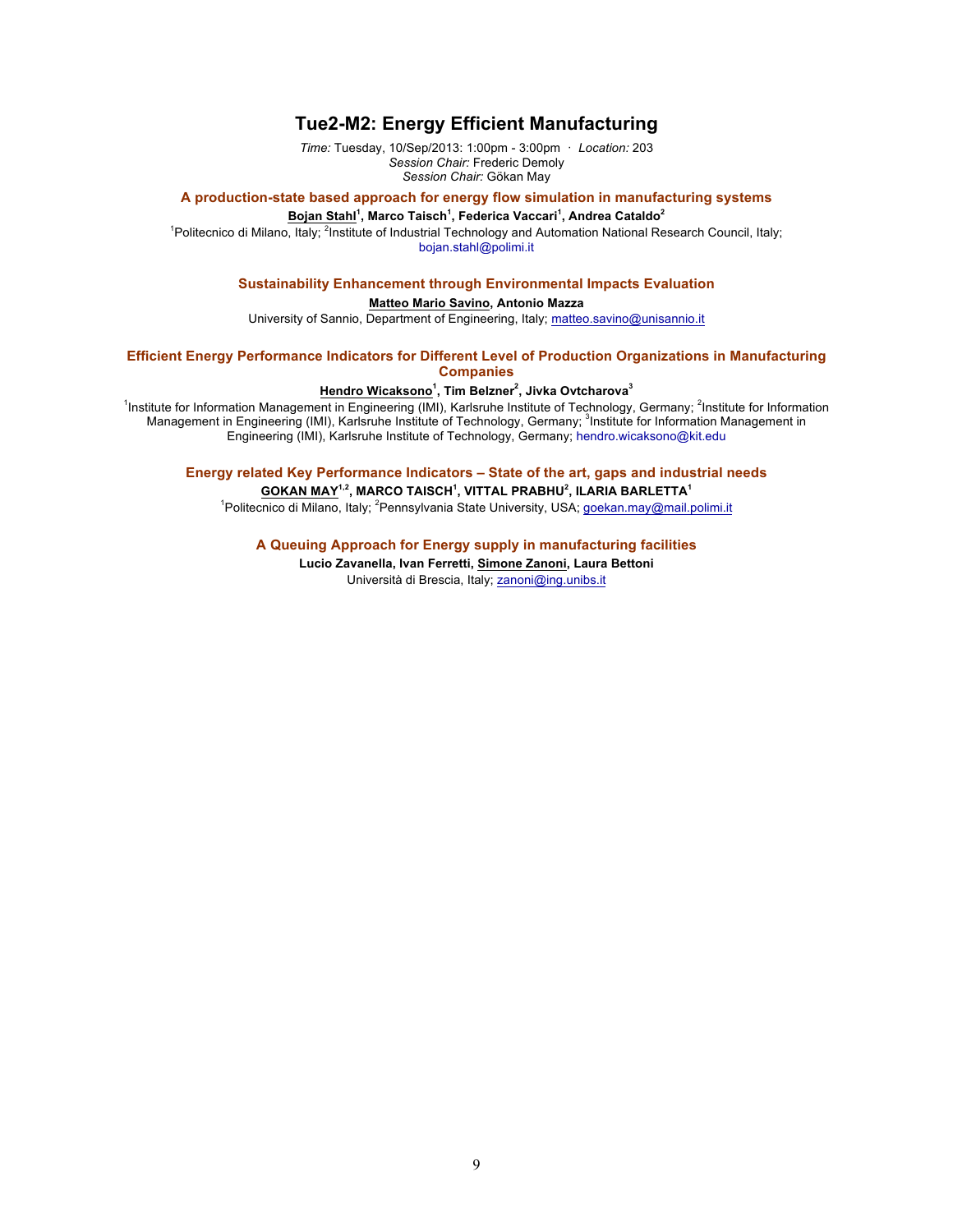## **Tue2-C2: Interoperability in the Manufacturing and Supply Chain Services (Special Session)**

*Time:* Tuesday, 10/Sep/2013: 1:00pm - 3:00pm · *Location:* 206 *Session Chair:* Serm Kulvatunyou *Session Chair:* Christopher Peters

#### **Supply Chain Interoperability Efforts Missing Key Data**

**Christopher Peters**

The Lucrum Group, United States of America; cpeters@thelucrumgroup.com

#### **A Framework for Developing Manufacturing Service Capability Information Model**

**Yunsu Lee, Yun Peng**

University of Maryland, Baltimore County, United States of America; kx78971@umbc.edu

## **Semantic Web-based Supplier Discovery Framework**

#### **Jaehun Lee<sup>1</sup> , Kiwook Jung<sup>1</sup> , Bo Hyun Kim<sup>2</sup> , Hyunbo Cho<sup>1</sup>**

<sup>1</sup>POSTECH(Pohang University of Science and Technology), Korea, Republic of (South Korea); <sup>2</sup>KITECH(Korea Institue of Industrial Technology), Korea, Republic of (South Korea); jaehun\_lee@postech.ac.kr

#### **A Consilience-based Approach to Engineering Services in Global Supply Chains**

**Albert Jones**

NIST, United States of America; albert.jones@nist.gov

#### **Manufacturing Capability Inference and Supplier Classification Based on a Formal Thesaurus**

#### **Farhad Ameri, Stan Thornhill**

Texas State University, United States of America; ameri@txstate.edu

#### **Excellent Manufacturer Scouting System (EMSS) for Korean Mold Industry**

#### **Moonsoo Shin<sup>1</sup> , Sangil Lee<sup>2</sup> , Kwangyeol RYU<sup>2</sup> , Hyunbo Cho<sup>3</sup>**

<sup>1</sup> Hanbat National Universitty, Daejeon, Republic of (South Korea); <sup>2</sup> Pusan National University, Korea, Republic of (South Korea); <sup>3</sup> Pusan National University, Korea, Republic of (South Korea); <sup>3</sup> Public of Cointer <sup>3</sup> Pohang University of Science and Technology, Pohang, Gyeongbuk, Republic of (South Korea); hcho@postech.ac.kr

#### **Use Case Analysis for Standard Manufacturing Service Capability Model**

#### **Yunsu Lee, Boonserm Kulvatunyou, Marko Vujasinovic, Nenad Ivezic** National Institute of Standards and Technology, United States of America; kx78971@umbc.edu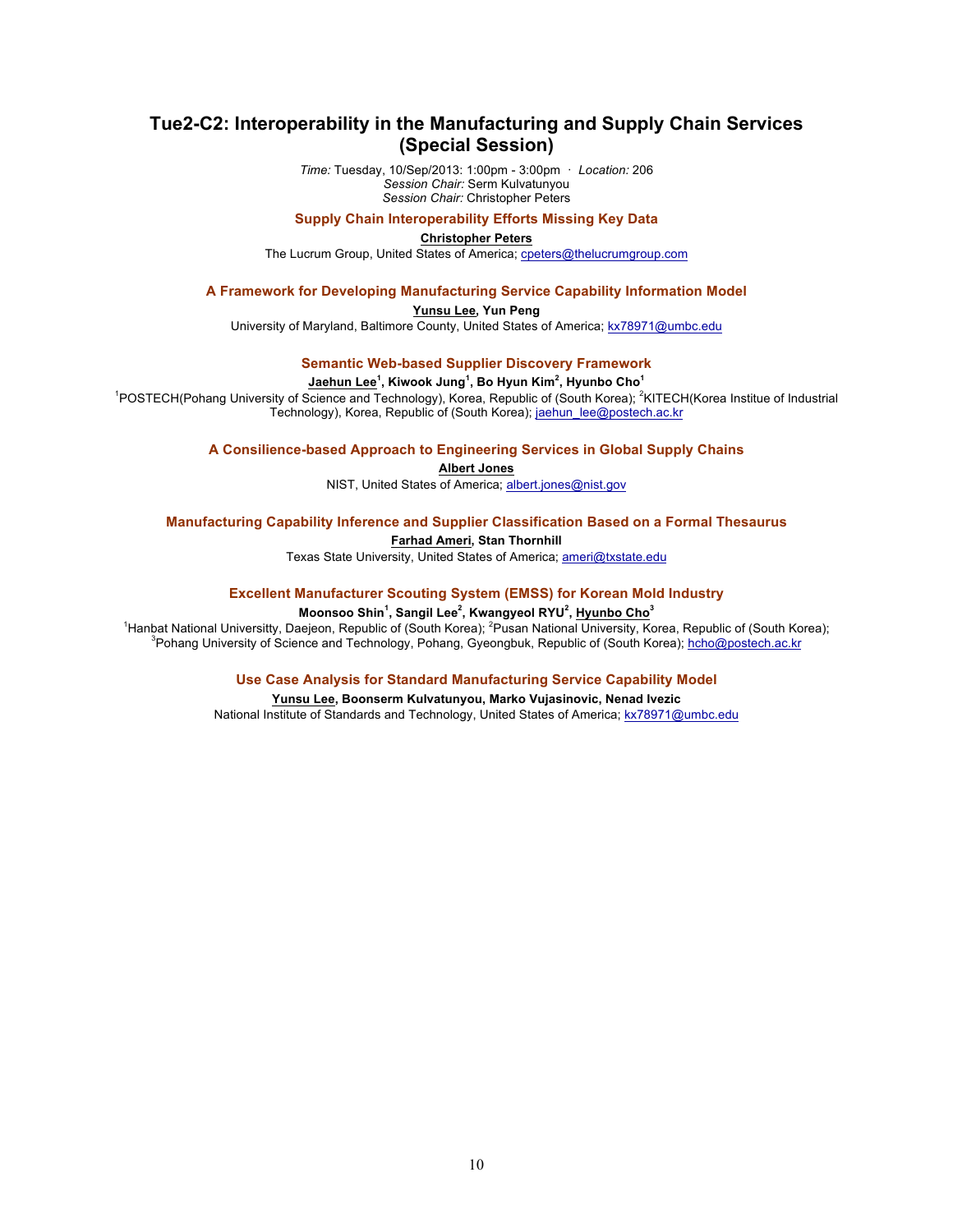## **Tue2-S2: Modeling of Business and Operational Processes**

*Time:* Tuesday, 10/Sep/2013: 1:00pm - 3:00pm · *Location:* 211 *Session Chair:* Harvey Millar *Session Chair:* Sergio Cavalieri

#### **Empirical Evidence of an Efficient Formulation for the Multi-Period Setup Carryover Lot Sizing Problem**

**Harvey Millar<sup>1</sup> , Suzana Russell<sup>2</sup>**

<sup>1</sup>Saint Mary's University, Canada; <sup>2</sup>University of trinidad and Tobago; harvey.h.millar@gmail.com

#### **Multi-level service approach for flexible support of design processes**

#### **Safa Hachani<sup>1</sup> , Lilia Gzara<sup>1</sup> , Herve Verjus<sup>2</sup>**

<sup>1</sup>Grenoble Institute of Technology, G-SCOP Lab; <sup>2</sup>University of Savoie, LISTIC Lab; lilia.gzara@g-scop.inpg.fr

# **Simulated annealing for a vehicle routing problem with simultaneous pickup-delivery and time windows**

## **Chao Wang1,2, Fu Zhao2 , Dong Mu<sup>1</sup> , John W Sutherland<sup>2</sup>**

<sup>1</sup>School of Economics and Management, Beijing Jiaotong University, China; <sup>2</sup>College of Engineering, Purdue University, United State; chaowang.hn@gmail.com

### **Development of a decision support system to facilitate multi-criteria decision making during humanitarian operations within a project life cycle**

### **Krittiya Saksrisathaporn, Aurelie Charles**

Universite Lumière Lyon 2, France; krittiya28@gmail.com

## **Interactive Business Models to deliver Product-Services to Global Markets**

#### **Sergio Cavalieri<sup>1</sup> , David Romero<sup>2</sup> , Paul Schoensleben<sup>3</sup> , Jan Ola Strandhagen<sup>4</sup>**

<sup>1</sup>University of Bergamo, Italy; <sup>2</sup>Tecnológico de Monterrey, Mexico; <sup>3</sup>ETH Zurich, Switzerland; <sup>4</sup>Norges Teknisk-Naturvitenskapelige Universitet (NTNU), Norway; sergio.cavalieri@unibg.it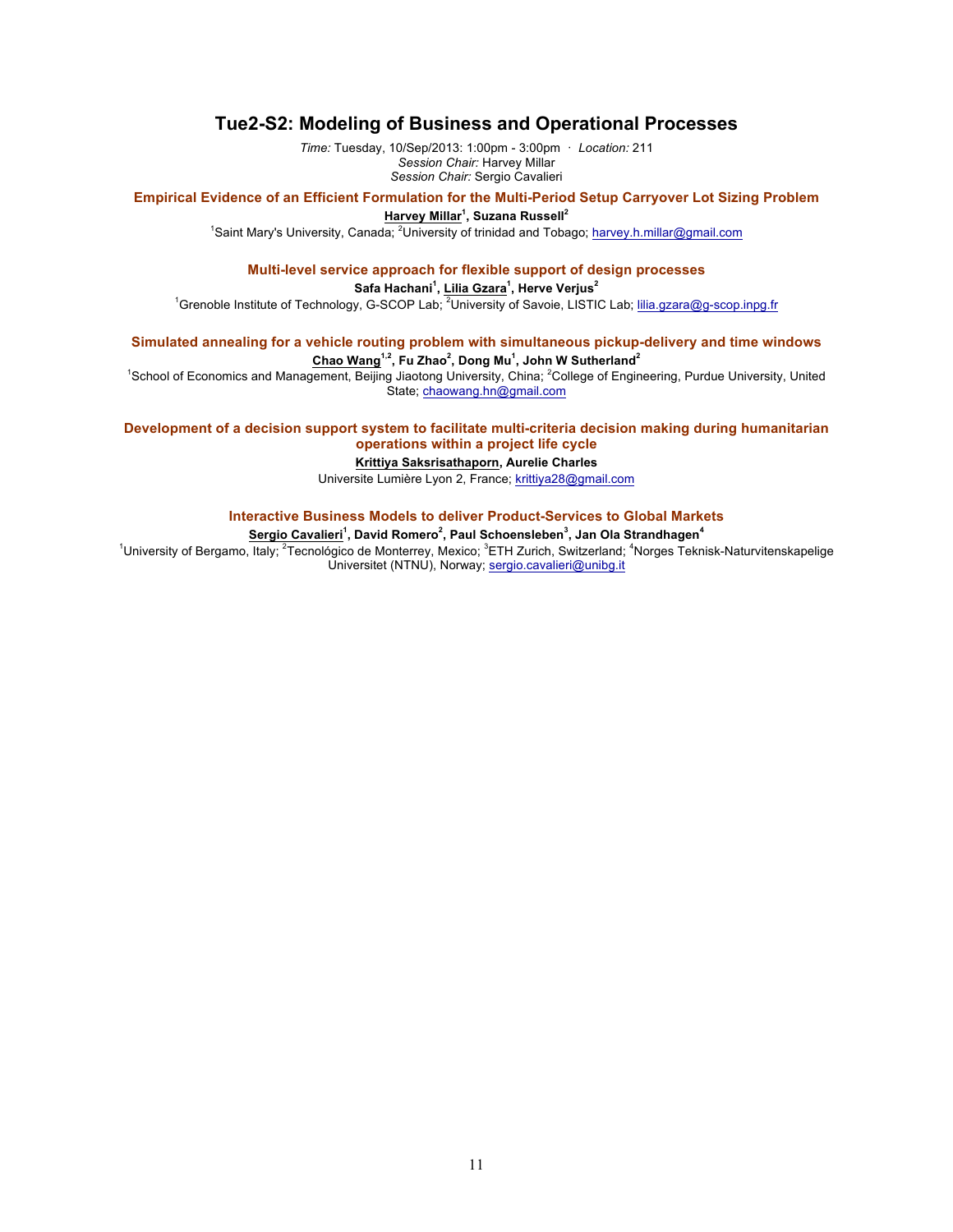## **Tue2-I2: Emerging and Innovative Technologies-1**

*Time:* Tuesday, 10/Sep/2013: 1:00pm - 3:00pm · *Location:* 218 *Session Chair:* Kenn Steger-Jensen *Session Chair:* Damien Trentesaux

#### **Research on Recognition Algorithm of Track Substructure Defects Based on Vehicle Dynamic Responses**

**Hongmei Shi**

Beijing Jiaotong Univerisity, China, People's Republic of; shihongmei7308@163.com

### **Critical analysis of management system of hazardous solid waste generated in the city of Santos in the state of São Paulo**

#### **Ulysses Martins Moreira Filho<sup>1</sup> , Pedro Luiz de Oliveira Costa Neto<sup>2</sup>**

<sup>1</sup>Paulista University - UNIP, Brazil; <sup>2</sup>Paulista University - UNIP, Brazil; moreiraf@uol.com.br

**Relevance of Kotter's Model for Change in successfully implementing Lean**

**Shovan Mishra**

Auburn University, United States of America; shovanmishra@auburnalum.org

#### **Determinants of Smart Energy Demand Management: An Exploratory Analysis**

**Zaheer Tariq<sup>1</sup> , Sergio Cavalieri<sup>2</sup> , Roberto Pinto<sup>2</sup>**

<sup>1</sup>University of Bergamo, Department of Management, Economics and Quantitative Methods, Bergamo, Italy; <sup>2</sup>University of Bergamo, Department of Engineering, CELS – Research Group on Industrial Engineering, Logistics and Service Operations, Bergamo, Italy; zaheer.tariq@unibg.it

### **A Model Based Continuous Improvement Methodology for Sustainable Manufacturing**

#### **Sanjay Jain<sup>1</sup> , Gordon Shao<sup>2</sup> , Alexander Brodsky<sup>3</sup> , Frank Riddick<sup>2</sup>**

<sup>1</sup>George Washington University, United States of America; <sup>2</sup>National Institute of Standards and Technology, Gaithersburg, MD, USA; <sup>3</sup>3George Mason University, Fairfax, VA, USA; jain@gwu.edu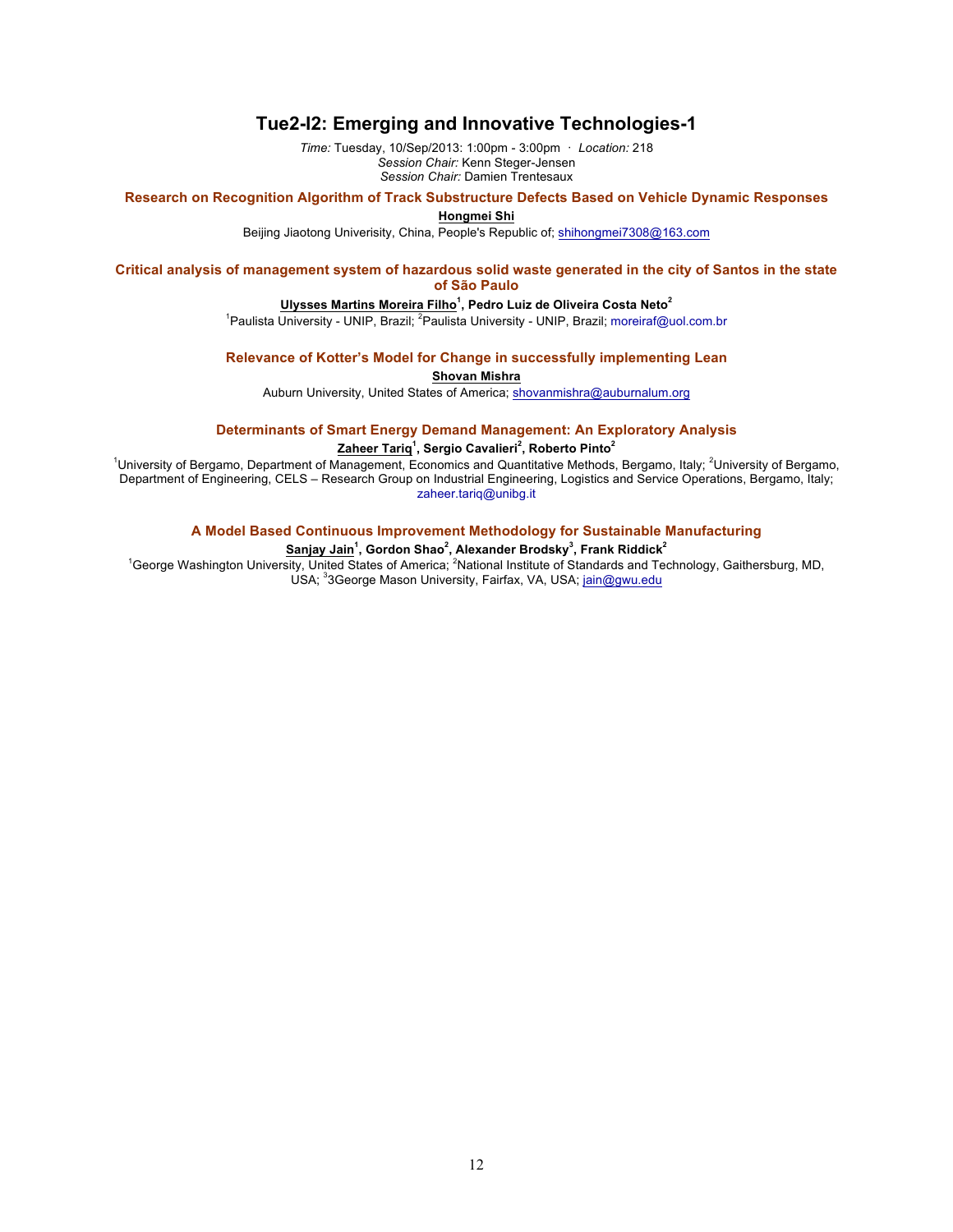## **Wed1-M3: Manufacturing Networks for Mass Customization**

*Time:* Wednesday, 11/Sep/2013: 10:00am - 12:00pm · *Location:* 202 *Session Chair:* Pisut Koomsap *Session Chair:* Stig Brink Taps

#### **Sustainability Evaluation of Mass Customization**

**Thomas Ditlev Brunoe, Kjeld Nielsen, Stig B. Taps, Kaj A. Joergensen** Aalborg University, Denmark; taps@m-tech.aau.dk

#### **Assessment of Process Robustness for Mass Customization**

**Kjeld Nielsen, Thomas Ditlev Brunoe** Aalborg University, Denmark; kni@m-tech.aau.dk

**Conception of technology chains in battery production**

#### $\boldsymbol{\mathsf{A}}$ chim Kampker $^1$ , Heiner Hans Heimes $^2$ , Christian Sesterheim $^3$ , Marc Schmidt $^4$

<sup>1</sup>RWTH Aachen University, Germany; <sup>2</sup>RWTH Aachen University, Germany; <sup>3</sup>RWTH Aachen University, Germany; <sup>4</sup>RWTH Aachen University, Germany; h.heimes@wzl.rwth-aachen.de

### **Application of Design by Customer in Tile Decoration Business**

**Supimmas Thienhirun, Pisut Koomsap**

Industrial and Manufacturing Engineering, School of Engineering and Technology, Asian Institute of Technology, Thailand; pisut@ait.ac.th

**A novel framework for technological evolution within product architecture**

**Yannick CHAPUIS, Frédéric DEMOLY, Samuel GOMES** UTBM, France; yannick.chapuis@utbm.fr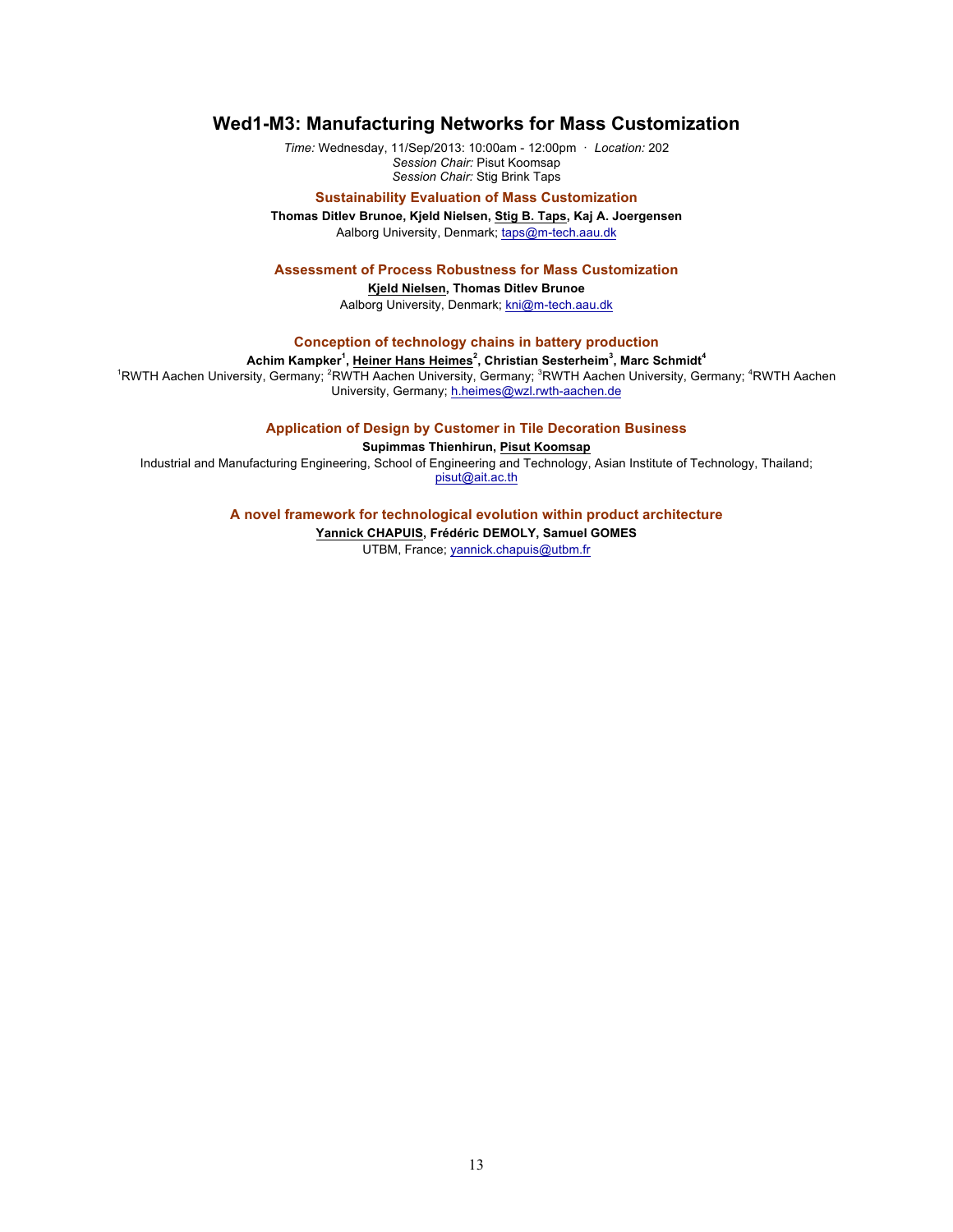## **Wed1-I9: Emerging and Innovative Technologies-2**

*Time:* Wednesday, 11/Sep/2013: 10:00am - 12:00pm · *Location:* 203 *Session Chair:* Jan Frick *Session Chair:* Rhythm Suren Wadhwa

**Engineering product-service solutions: an application in the power and automation industry Giuditta Pezzotta, Roberto Pinto, Fabiana Pirola, Sergio Cavalieri, Fumiya Akasaka, Yoshiki Shimomura** Università degli Studi di Bergamo, Italy; sergio.cavalieri@unibg.it

## **Business Model Canvas as tool for SME**

**Jan Frick, Murshid Mikael Ali** University of Stavanger, Norway; jan.frick@uis.no

### **Methodology for internal traceability support in foundry manufacturing**

**Rhythm Suren Wadhwa**

NTNU Valgrinda, Norway; rhythm.s.wadhwa@ntnu.no

#### **Reverse Logistics: network design based on life cycle assessment**

**Joanna Daaboul, Julien Le Duigou, Diana Penciuc, Benoît Eynard**

Université de Technologie de Compiègne, France; joanna.daaboul@utc.fr

**Is healthy eating, healthy for the environment? Barilla Center for Food and Nutrition Double Food Pyramid Luca Ruini<sup>1</sup> , Roberto Ciati<sup>1</sup> , Carlo Alberto Pratesi<sup>2</sup> , Ludovica Principato<sup>2</sup> , Massimo Marino<sup>3</sup> , Sonia Pignatelli<sup>3</sup>** <sup>1</sup>Barilla G.e R. Fratelli S.p.A., Italy; <sup>2</sup>Roma Tre University, Italy; <sup>3</sup>StudioLCE, Italy; luca.ruini@barilla.com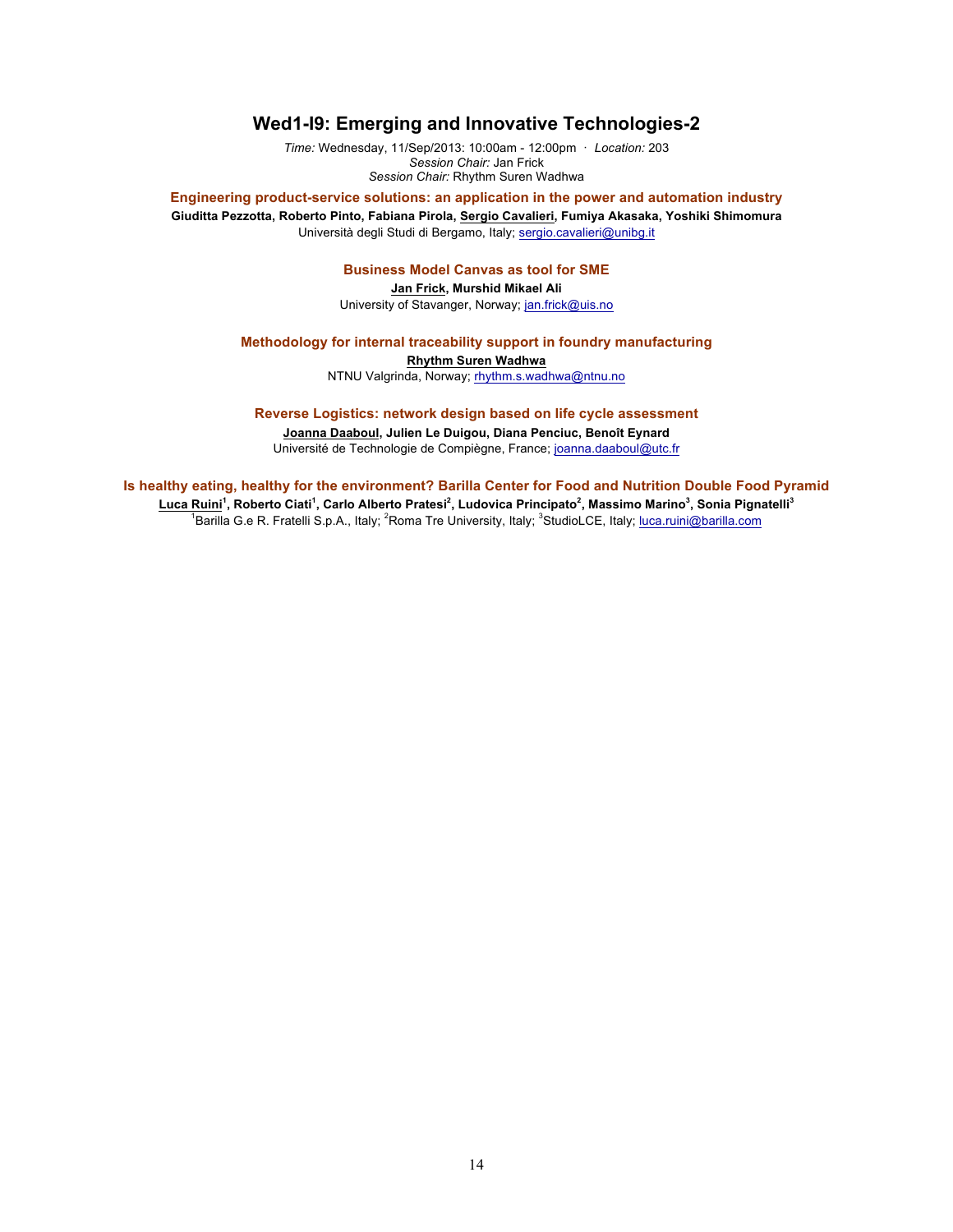## **Wed1-S4: Simulation Based Training in Production and Operations Management (Special Session)**

*Time:* Wednesday, 11/Sep/2013: 10:00am - 12:00pm · *Location:* 211 *Session Chair:* Avraham Shtub *Session Chair:* Alexander Sproedt

## **Development of a Training System for Lathe Operation using a Simulator Tatsuya Yamaguchi<sup>1</sup> , Takashi Kawashimo<sup>1</sup> , Toshiyuki Matsumoto<sup>1</sup> , Daisuke Doyo<sup>2</sup>**

<sup>1</sup>Aoyama Gakuin University, Japan; <sup>2</sup>Kanagawa University, Japan; <u>c5612135@aoyama.jp</u>

#### **Using Serious Game in Sustainable Global Manufacturing Education**

**Borzoo Pourabdollahian Tehran, Marco Taisch, Manuel Fradinho** Politecnico di Milano, Italy; borzoo.pourabdollahian@mail.polimi.it

# **Simulator Based Training to Improve Tradeoffs Analysis and Decision Making in Lean Development**

# **Environment**

**Michal Iluz, Avraham Shtub** Technion - Institute of Technology in Israel, Israel; shtub@ie.technion.ac.il

#### **A Simulation Enabled Procedure for Eco-Efficiency Optimization in Production Systems**

**Alexander Sproedt, Johannes Plehn, Philipp Hertz** ETH Zurich, Switzerland; asproedt@ethz.ch

### **Teaching Supply Chain Management: Mixed vs. Pure Strategies in Simulation Based Training**

**Avinoam Tzimerman, Yale Herer, Avraham Shtub** Technion, Israel; AvinoamT@Technion.ac.il

**Performance analysis of reverse supply chain systems by using simulation Shigeki Umeda** Musashi University, Japan; shigeki@cc.musashi.ac.jp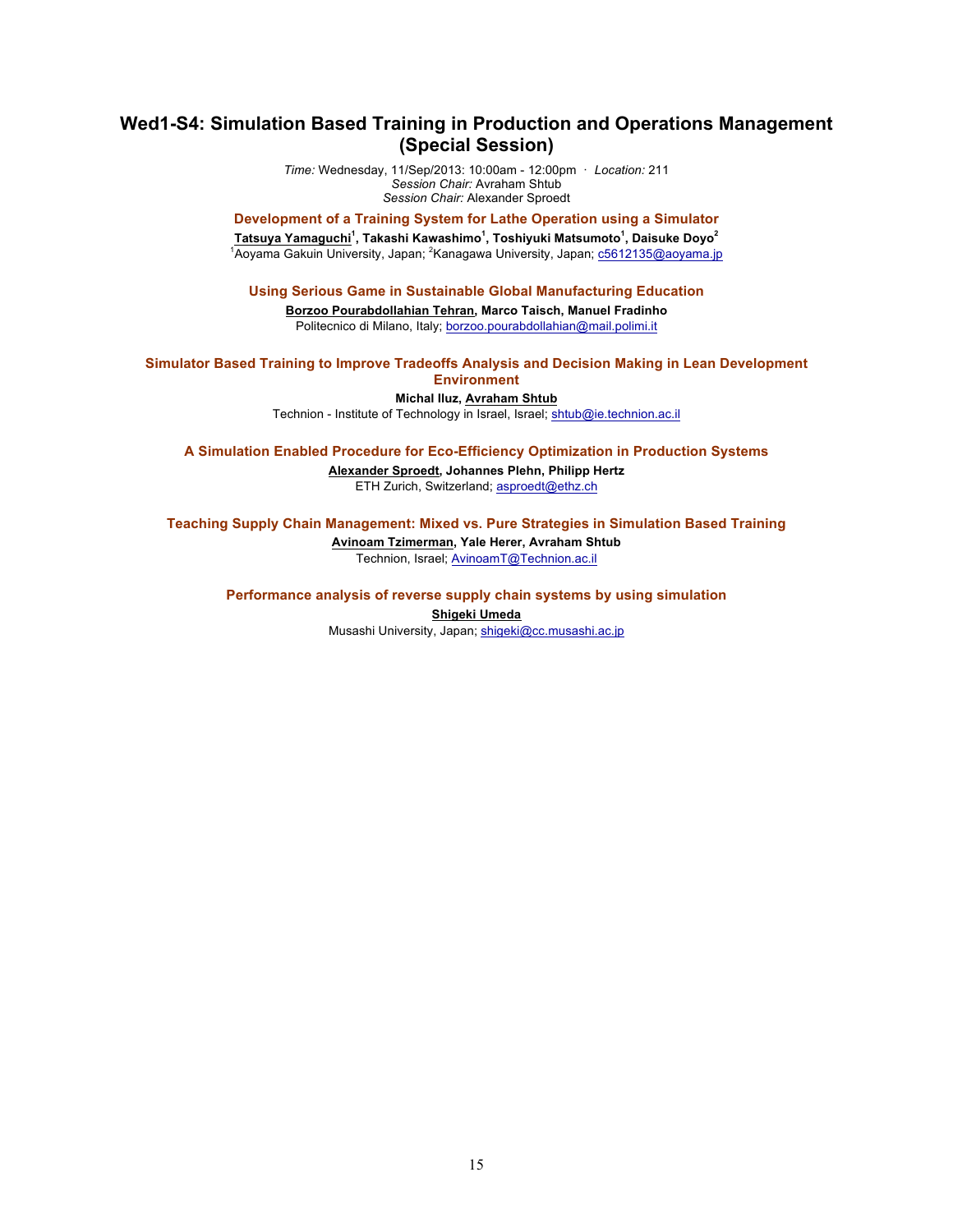## **Wed1-I3: ICT for Manufacturing and Supply Chain Management-1**

*Time:* Wednesday, 11/Sep/2013: 10:00am - 12:00pm · *Location:* 218 *Session Chair:* Christos Emmanouilidis *Session Chair:* Hajime Mizuyama

**A Prototype Crowdsourcing Approach for Document Summarization Service Hajime Mizuyama, Keishi Yamashita, Kenji Hitomi, Michiko Anse** Aoyama Gakuin University, Japan; mizuyama@ise.aoyama.ac.jp

**Intelligent products: a spinal column to handle information exchanges in supply chains Damien Trentesaux<sup>1</sup> , Bernard Grabot<sup>2</sup> , Yves Sallez<sup>1</sup>**

<sup>1</sup>UVHC, France; <sup>2</sup>ENIT, France; damien.trentesaux@univ-valenciennes.fr

## **Integrating Lean and MRP: A Taxonomy of the Literature**

### **Daryl John Powell, Ilker Bas, Erlend Alfnes**

Norwegian University of Science and Technology, Norway; daryl.j.powell@ntnu.no

#### **Supply chain integration for sustainability faces sustaining ICT problems**

**Johan Wortmann, Alex Alblas, Paul Buijs, Kristian Peters** University of Groningen, Netherlands, The; k.peters@rug.nl

## **Physical Asset Management Practices in Industry: Comparisons between Greece and other EU Countries**

**Christos Emmanouilidis<sup>1</sup> , Kari Komonen<sup>2</sup>**

<sup>1</sup>ATHENA Research & Innovation Centre, Greece; <sup>2</sup>Promaint, Finland; christosem@ieee.org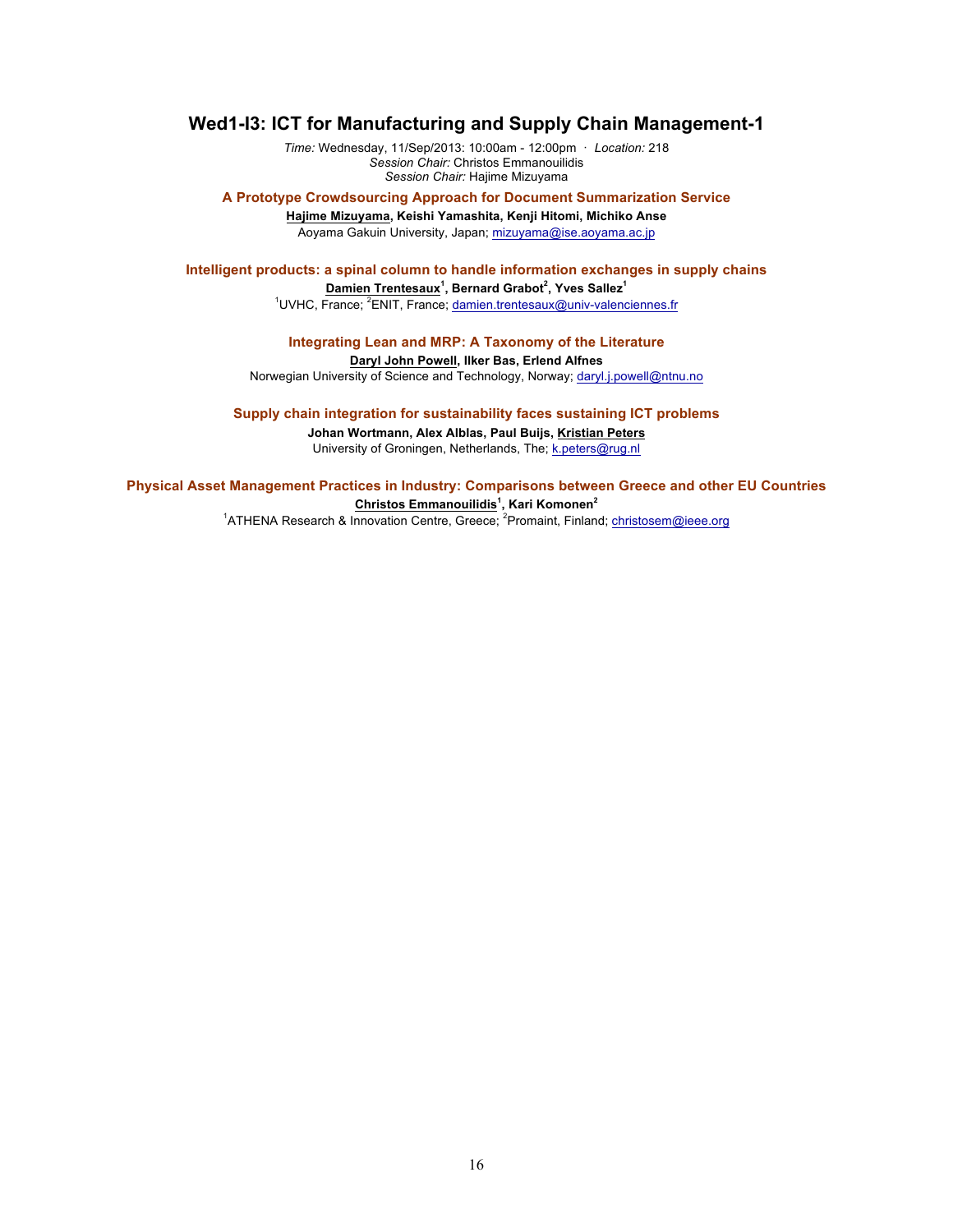## **Wed2-M6: Intelligent Production Systems and Planning Solutions for Sustainability -1 (Special Session)**

*Time:* Wednesday, 11/Sep/2013: 1:00pm - 3:00pm · *Location:* 202 *Session Chair:* Ralph Riedel *Session Chair:* David Jentsch

**Modeling Energy Performance of Manufacturing Systems using Gi/M/1 Queues**

**Hyun Woo Jeon, Vittal Prabhu** Pennsylvania State University, United States of America; albert.jeon@psu.edu

### **Energy-Efficiency Concept for the Manufacturing Industry**

**Volker Stich, Niklas Hering, Christian Paul Starick, Ulrich Brandenburg** Institute for Industrial Management at RWTH Aachen University, Germany; bb@fir.rwth-aachen.de

## **Attacking the Critical Parts in Product Development. Marin Platform - Building Flexible Structural Elements**

**for Boats**

**Bjørnar Henriksen, Carl Christian Røstad**

SINTEF, Norway; bjornar.henriksen@sintef.no

**Chance Constrained Programming Model for Stochastic Profit-Oriented Disassembly Line Balancing in the Presence of Hazardous Parts**

> **Mohand Lounes Bentaha, Olga Battaïa, Alexandre Dolgui** Ecole des Mines de Saint-Etienne, France; bentaha@emse.fr

**From EcoDesign to Industrial Metabolism. Redefinition of Sustainable Innovation and Competitive Sustainability.**

**Stig Brink Taps, Thomas D. Brunoe, Kjeld Nielsen**

Aalborg University, Denmark; taps@m-tech.aau.dk

**Resource-Efficient Production Planning through Flexibility Measurements in Value Creation Systems Sven Rogalski<sup>1</sup> , Hendro Wicaksono<sup>1</sup> , Konstantin Krahtov<sup>2</sup>**

<sup>1</sup>Karlsruhe Institute of Technology (KIT), Germany; <sup>2</sup>Open Experience GmbH; hendro.wicaksono@kit.edu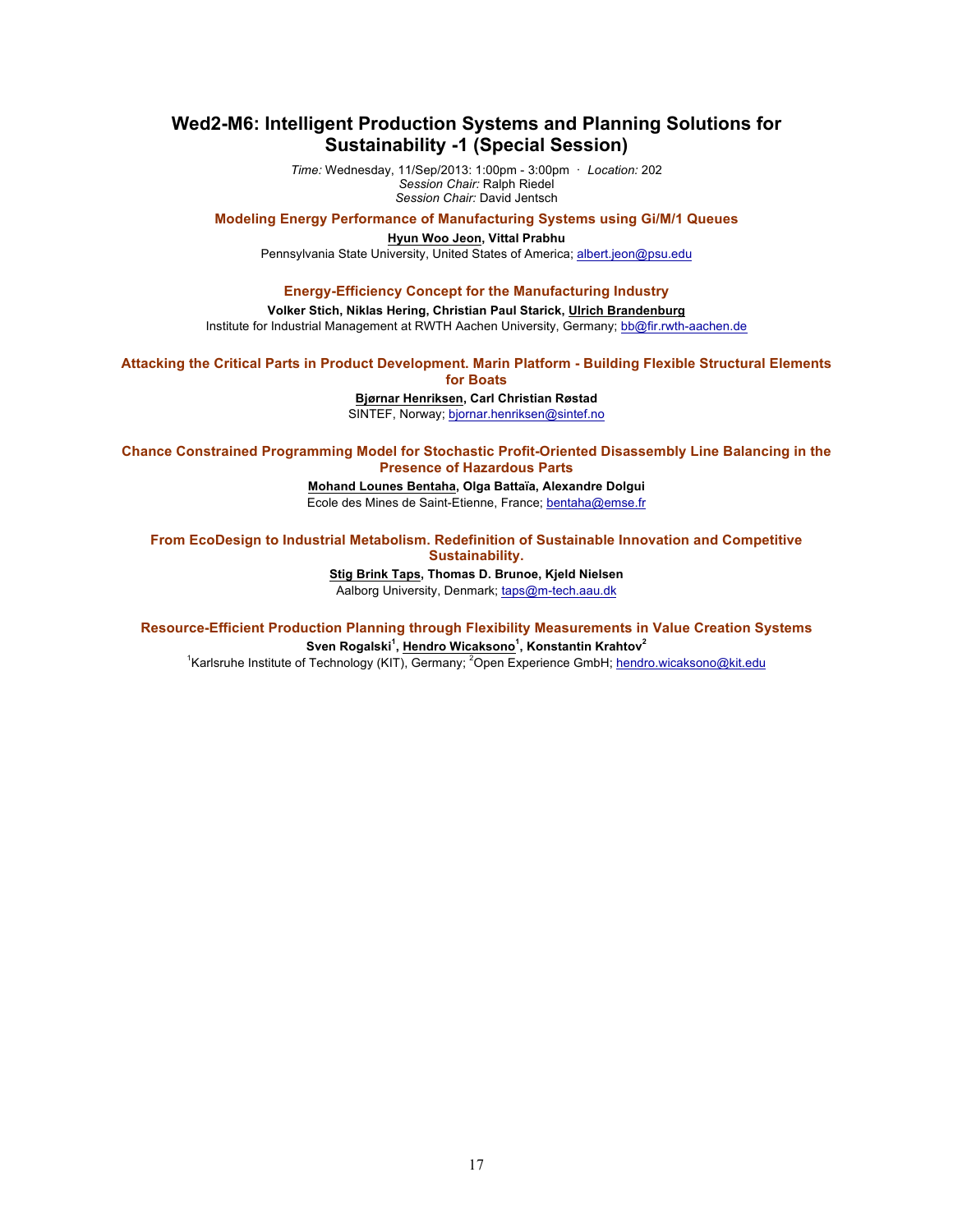## **Wed2-M5: Enablers for Smart Manufacturing**

*Time:* Wednesday, 11/Sep/2013: 1:00pm - 3:00pm · *Location:* 206 *Session Chair:* Johan Stahre *Session Chair:* Bojan Stahl

**Towards an approach to identify the optimal instant of time for information capturing in supply chains Thorsten Wuest, Dirk Werthmann, Klaus-Dieter Thoben**

BIBA - Bremer Institut für Produktion und Logistik GmbH, Germany; wue@biba.uni-bremen.de

#### **Exploring Different Faces of Mass Customization in Manufacturing**

**Golboo Pourabdollahian, Marco Taisch, Gamze Tepe** Politecnico di Milano, Italy; golboo.pourabdollahian@mail.polimi.it

## **State-oriented productivity analysis in one-of-a-kind-production**

**Florian Tietze, Hermann Lödding** Hamburg University of Technology, Germany; florian.tietze@tuhh.de

#### **A Study on the Effect of Inspection Time on Defect Detection Rate in Visual Inspection**

**Ryosuke Nakajima<sup>1</sup> , Keisuke Shida<sup>2</sup> , Toshiyuki Matsumoto<sup>1</sup>**

<sup>1</sup> Aoyama Gakuin University, Japan; <sup>2</sup> Nagaoka University of Technology, Japan; ryosh.12.3@gmail.com

**Toward Automated Design for Manufacturing Feedback Wonmo Kim, Timothy William Simpson** The Pennsylvania State University, United States of America; wzk106@psu.edu

18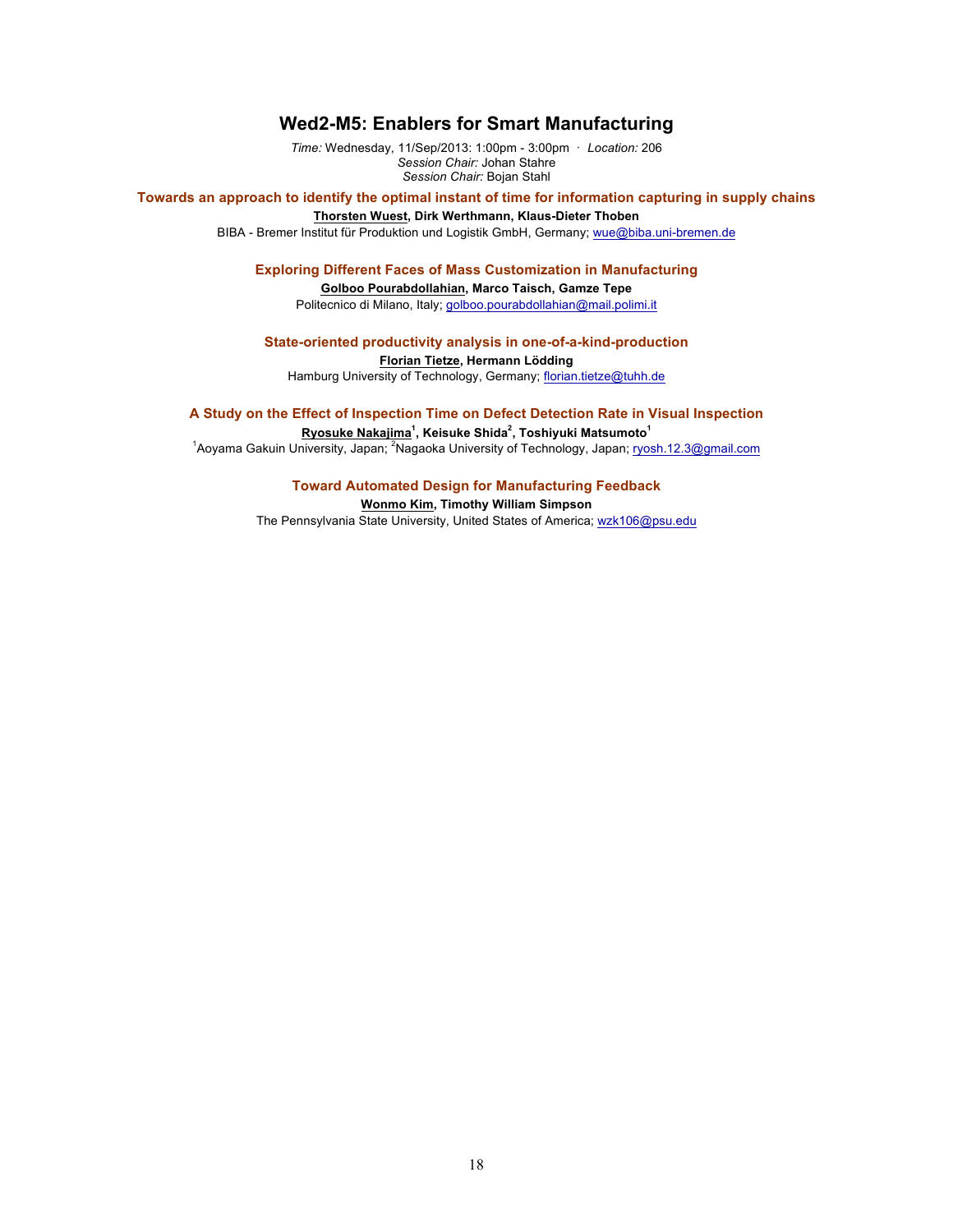## **Wed2-S3: Servicization**

*Time:* Wednesday, 11/Sep/2013: 1:00pm - 3:00pm · *Location:* 211 *Session Chair:* Bruno Vallespir *Session Chair:* Samuel Gomes

**Word of Mouth in Hospitality Management: The Case of Luxury Hotels in China**

**Maria Jose Alvarez Gil, Wei Yan**

Universidad Carlos III de Madrid, Spain; wei.yan@uc3m.es

## **Service delivery process based on service composition mechanisms**

**Thecle Alix, Bruno Vallespir** IMS University of Bordeaux, France; thecle.alix@ims-bordeaux.fr

## **Towards a knowledge-intensive framework for top-down design context definition Nicolas Petrazoller, Frédéric Demoly, Samuel Deniaud, Samuel Gomes**

UTBM, France; n.petrazoller@laposte.net

**Servitization of the Manufacturer's Value Chain David Opresnik, Christian Zanetti, Marco Taisch** Politecnico di Milano, Italy; david.opresnik@polimi.it

**Monitoring & Controlling in an Industrial Service Ecosystem Marco Taisch, Mohammadreza Heydari Alamdari, Christian Zanetti** POLITECNICO DI MILANO, Italy; mohammadreza.heydari@polimi.it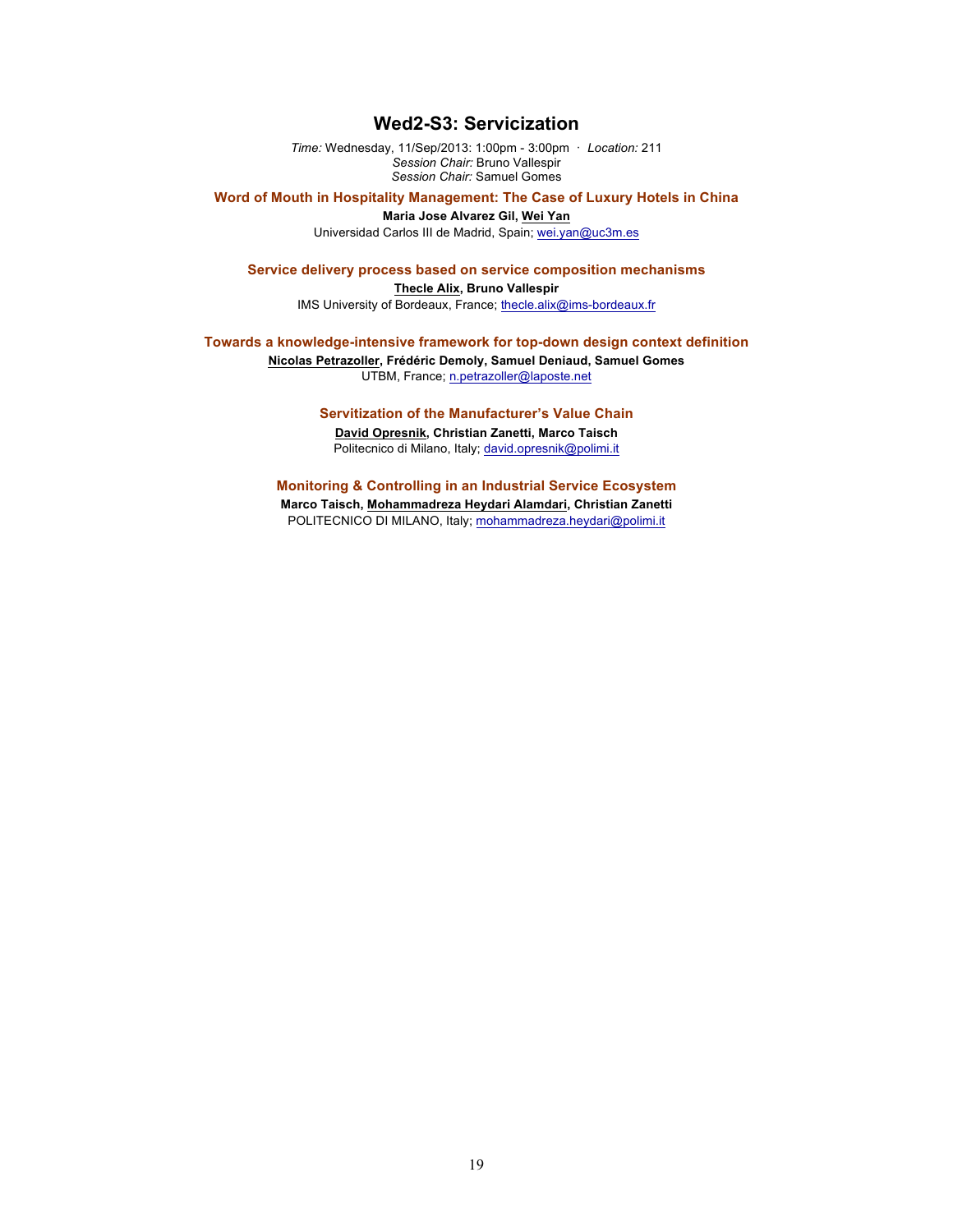## **Wed2-I4: Sustainable Initiatives in Developing Countries-I (Special Session)**

*Time:* Wednesday, 11/Sep/2013: 1:00pm - 3:00pm · *Location:* 218 *Session Chair:* Irenilza de Alencar Nääs *Session Chair:* Renato Perrotta

### **Sustainable initiatives in developing coutries**

**Antonio René Camargo Aranha Paula Leite<sup>1</sup> , Jayme de Aranha Machado<sup>2</sup> , José Benedito Sacomano<sup>3</sup>** <sup>1</sup>Paulista Univerrsity - UNIP, Brazil; <sup>2</sup>Paulista University - UNIP, Brazil; <sup>3</sup>Paulista Un iversity - UNIP, Brazil; arcapale@unip.br

#### **Prioritization of Research Proposals using the Analytic Hierachy Process**

**Deise Rocha Martins dos Santos Oliveira<sup>1</sup> , Irenilza de Alencar Nääs<sup>2</sup> , Flávio Margarito Martins Barros<sup>3</sup>** <sup>1</sup>Embrapa Informática Agropecuária, Brazil; <sup>2</sup>Paulista University - Unip, Brazil; <sup>3</sup>State University of Campinas - Unicamp, Brazil; deise.oliveira@gmail.com

**Sustainability issues in Brazilian housing construction industry: the role of workers' education**

**Carla Caprara Parizi, Irenilza de Alencar Nääs, Solimar Garcia, Eder Moreno Ferragi, Denise Simões Dupont Bernini** Paulista University, Brazil; irenilza@gmail.com

**An innovative way to add value to organizations: people relationship modeling**

**Robert Ari Waker, Mario Mollo Neto, Antonio Henrique Queiroz Conceição** UNIP - Universidade Paulista, Brazil; bobwaker@gmail.com

**Reaching Energetic Sustainability through a Self-Oriented Battery Charger, based on Paraconsistent Annotated Evidential Logic Eτ.**

**Álvaro André Colombero Prado, Cristina Corrêa de Oliveira, Liliam S. Sakamoto, Jair Minoro Abe, Marcelo Nogueira** Universidade Paulista - UNIP, Brazil; py2alv@gmail.com

**Program Inovar-Auto, Initiatives toward Innovation and Competitiveness in the Automotive Sector in Brazil Renato Perrotta, Oduvaldo Vendrametto, Rodrigo Franco Gonçalves, Adilson Rocha, Jorge Monteiro Junior** UNIP - Paulista University, Brazil; renato.perrotta@uol.com.br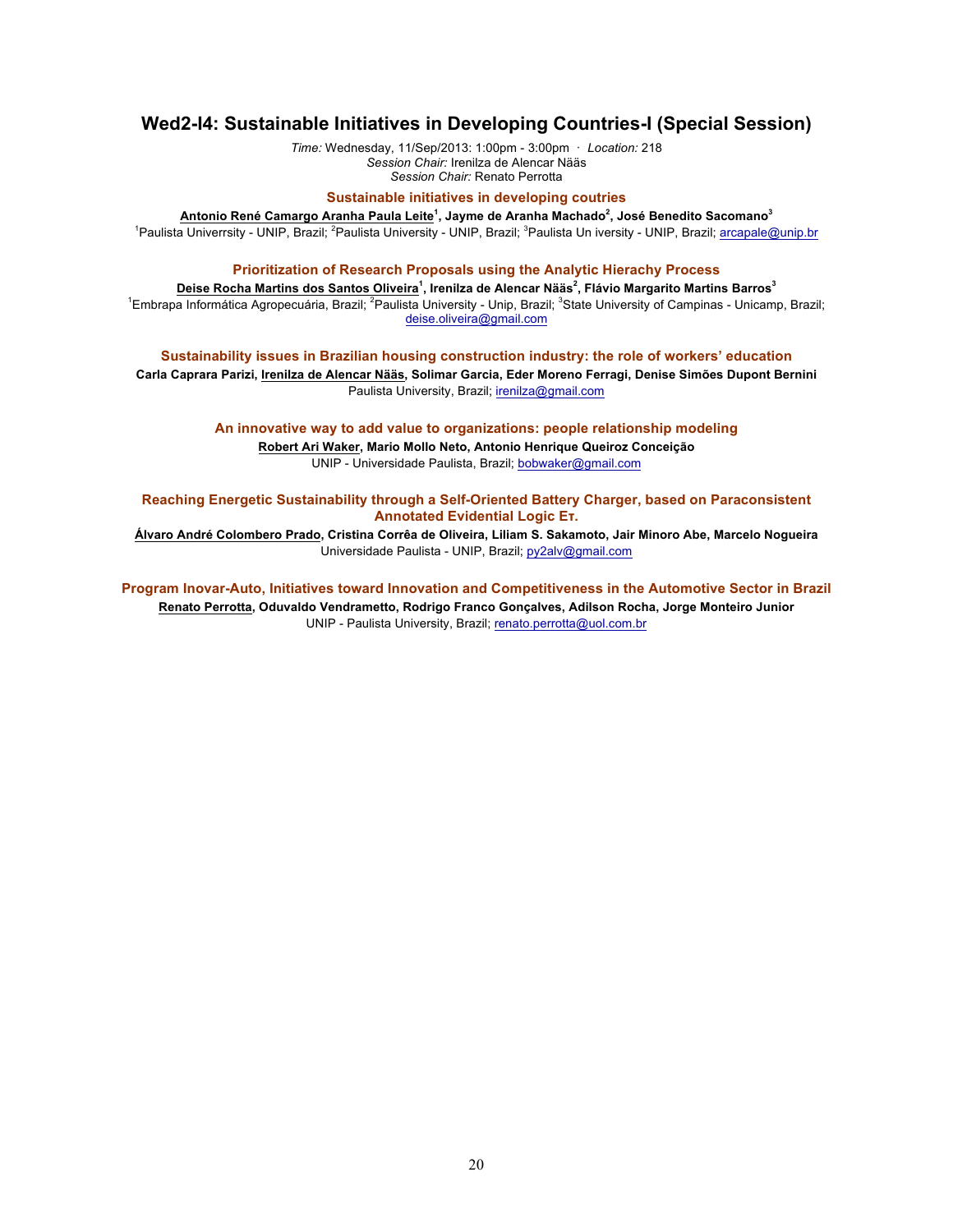## **Wed3-M7: Intelligent Production Systems and Planning Solutions for Sustainability-2 (Special Session)**

*Time:* Wednesday, 11/Sep/2013: 3:15pm - 5:15pm · *Location:* 202 *Session Chair:* Ralph Riedel *Session Chair:* Hendrik Hopf

### **Modeling of Energy-Efficient Factories with Flow System Theory**

**Hendrik Hopf, Egon Müller** Chemnitz University of Technology, Germany; hendrik.hopf@mb.tu-chemnitz.de

#### **Agile Planning Processes**

**Ralph Riedel, David Jentsch, Sebastian Horbach, Joerg Ackermann, Egon Mueller** Chemnitz University of Technology, Germany; david.jentsch@mb.tu-chemnitz.de

### **Multi-stage parallel machines and lot-streaming scheduling problems – A case study for solar cell industry**

#### **Chen-Yang Cheng**

Tunghai University, Taiwan, Republic of China; chengcy@thu.edu.tw

**An exact method for the assembly line re-balancing problem**

**Fatme Makssoud, Olga Battaïa, Alexandre Dolgui** Ecole des Mines de Saint-Etienne, France; makssoud@emse.fr

### **Green Factory Planning: Framework and modules for a flexible approach**

**Florian Mueller<sup>1</sup> , Alessandro Cannata<sup>1</sup> , Sebastian Thiede<sup>2</sup> , Christoph Herrmann<sup>2</sup> , Marco Taisch<sup>3</sup> , Bojan Stahl<sup>3</sup>** <sup>1</sup>Siemens AG Corporate Technology, Germany; <sup>2</sup>Institute of Machine Tools and Production Technology, Technische Universität **Braunschweig; <sup>3</sup>Politecnico di Milano; bojan.stahl@polimi.it**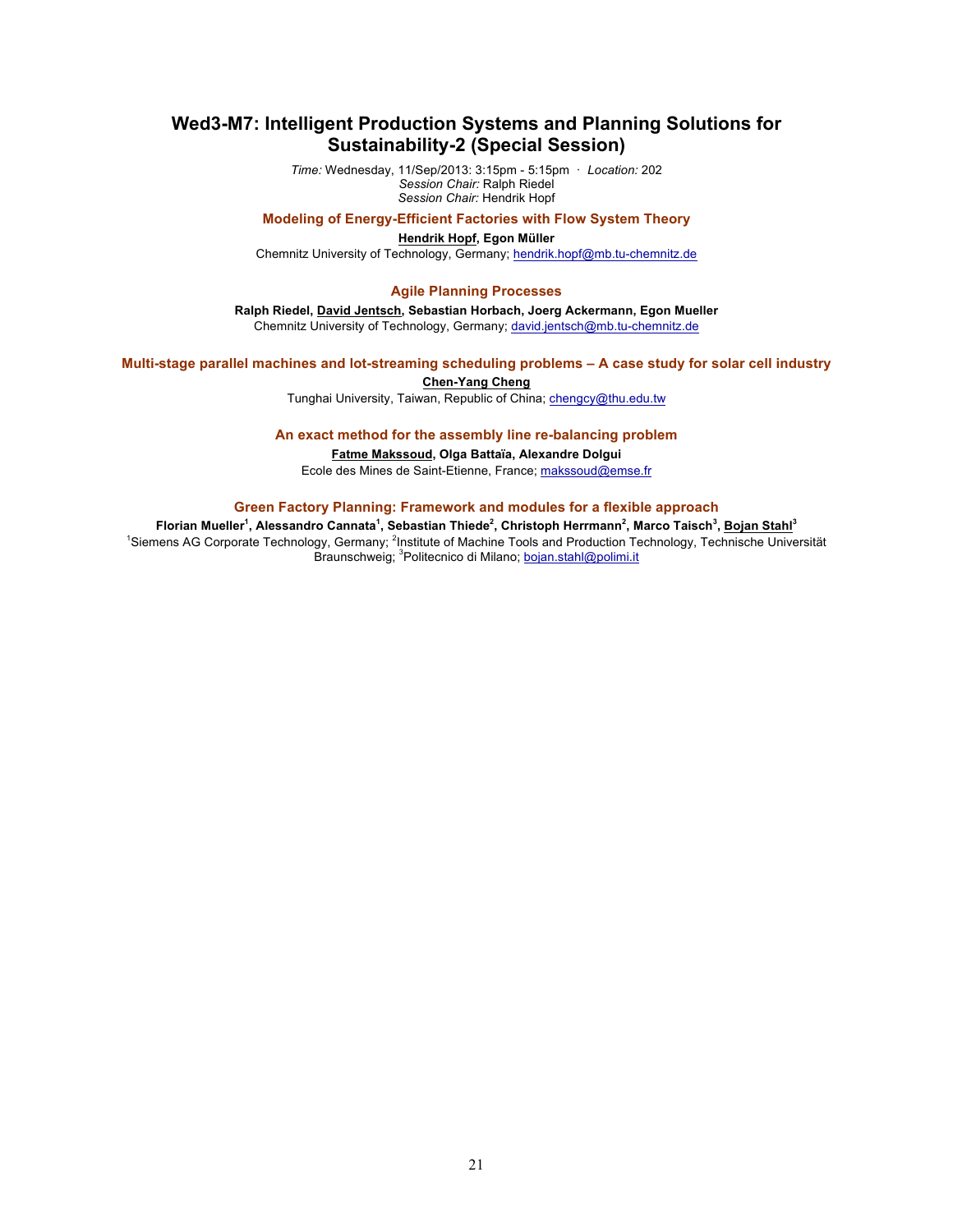## **Wed3-C5: Supply Chain Management**

*Time:* Wednesday, 11/Sep/2013: 3:15pm - 5:15pm · *Location:* 203 *Session Chair:* Ming Lim

*Session Chair:* Jinwoo Park

## **Development of a Strategic Model for Freight Transportation with a Case Study of the Far East**

#### **Louis Coulet<sup>1</sup> , Sungbum Jun<sup>2</sup> , Jinwoo Park<sup>3</sup>**

<sup>1</sup>Thales Services, Sophia-Antipolis, France; <sup>2</sup>Dept. of Industrial Engineering at Seoul National University, Seoul, Republic of Korea;<br><sup>3</sup>Dept. of Industrial Engineering at Seoul National University, Seoul, Republic of K <sup>3</sup>Dept. of Industrial Engineering at Seoul National University, Seoul, Republic of Korea; autofact@snu.ac.kr

### **Simulating the Dominant Effect of a Few Critical Sites on Supply Chains Using the Inter-industry Relations Table**

## **Sadao Suganuma, Masaru Nakano**

The Graduate School of System Design and Management, Keio University, Japan; suganuma235@a6.keio.jp

### **Dependability a Key Element for Achieving Sustainable Competitive Advantage: A Study of Information Service Firms**

#### **Vikas Kumar<sup>2</sup> , Archana Kumari<sup>3</sup> , Jose Arturo Garza-Reyes<sup>1</sup> , Ming Lim<sup>1</sup>**

<sup>1</sup>University of Derby, United Kingdom; <sup>2</sup>Dublin City University, Dublin; <sup>3</sup>University of Delhi, New Delhi, India; <u>m.lim@derby.ac.uk</u>

## **Selection and Ranking of Low Cost Countries for Outsourcing and Offshoring in the Manufacturing Sector**

**Rahul Ulhas Pai<sup>2</sup> , Sujit Banerji<sup>3</sup> , Jose Arturo Garza-Reyes<sup>1</sup> , Ming Lim<sup>1</sup> , Vikas Kumar<sup>4</sup>**

<sup>1</sup>University of Derby, United Kingdom; <sup>2</sup>Cummins Ltd, Darlington, UK; <sup>3</sup>Warwick Manufacturing Group, The University of Warwick, Coventry, UK; <sup>4</sup>Dublin City University Business School, Dublin City University, Dublin; m.lim@derby.ac.uk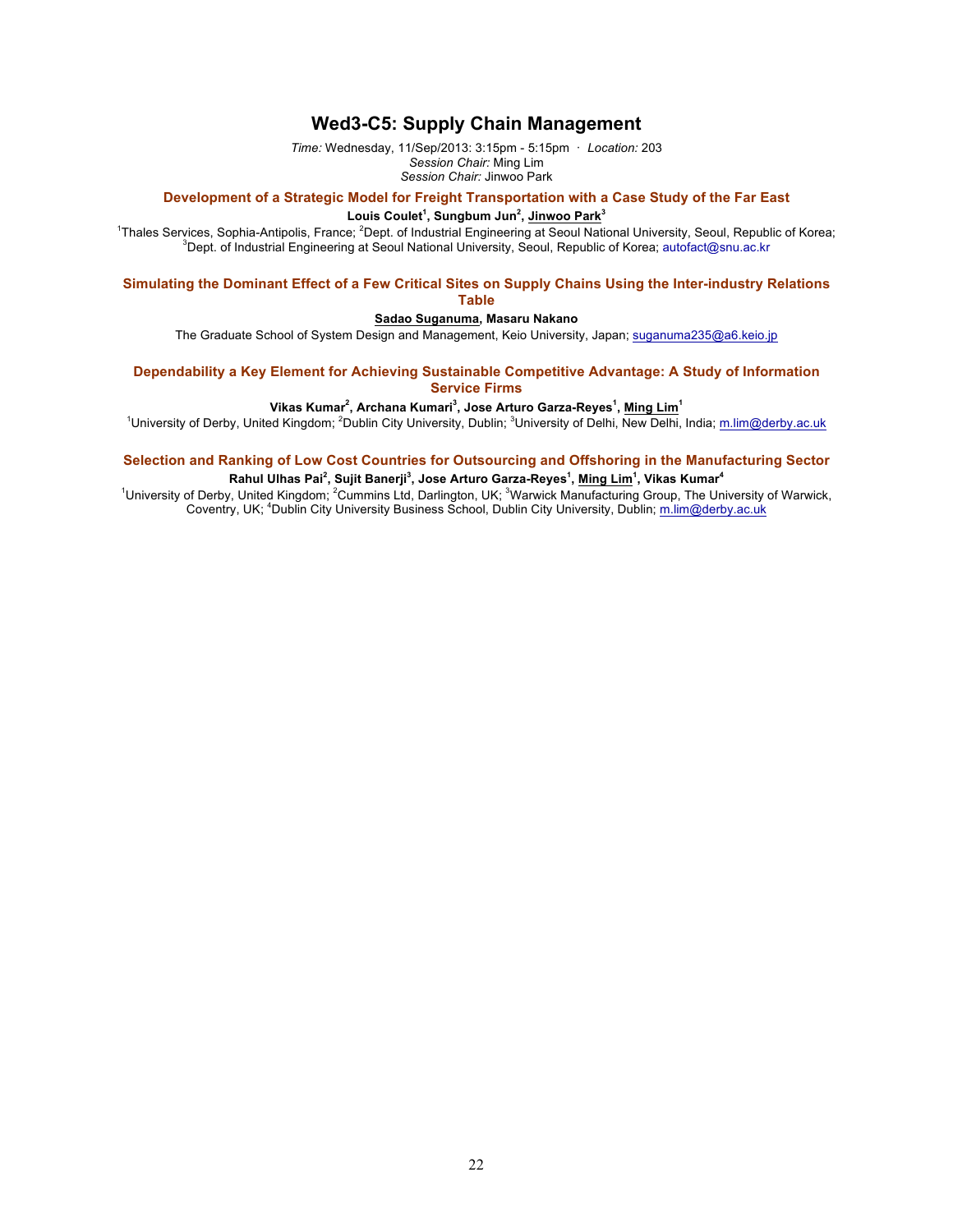## **Wed3-M1: Social Sustainability in Manufacturing (Special Session)**

*Time:* Wednesday, 11/Sep/2013: 3:15pm - 5:15pm · *Location:* 206 *Session Chair:* Paola Fantini *Session Chair:* Marco Taisch

#### **Game Theoretical Approach to Supply Chain Microfinance**

#### **Jaehun Sim, Prabhu Vittal**

PSU, United States of America; jus238@psu.edu

### **Surplus Product Donation and Sustainability Strategy: Channels and Challenges for Corporate Product Donations**

### **Md. M. Islam, John Vande Vate**

School of Industrial and Systems Engineering, Georgia Tech, USA; mislam6@gatech.edu

## **Social sustainability: perspectives on the role of manufacturing**

**Paola Fantini<sup>1</sup> , Marco Taisch<sup>2</sup> , Claudio Palasciano<sup>2</sup>**

<sup>1</sup> Fondazione Politecnico di Milano; <sup>2</sup> Politecnico di Milano, Italy; marco.taisch@polimi.it

### **Information Flows in Future Advanced Manufacturing Ecosystems**

**Minna Lanz, Matti Majuri, Reijo Tuokko** Tampere University of Technology, Finland; minna.lanz@tut.fi

#### **Social Sustainability Challenges for European Manufacturing Industry: Attract, Recruit and Sustain**

**Cecilia Berlin, Caroline Dedering, Guðbjörg Rist Jónsdóttir, Johan Stahre** Chalmers University of Technology, Sweden; gubjorg@student.chalmers.se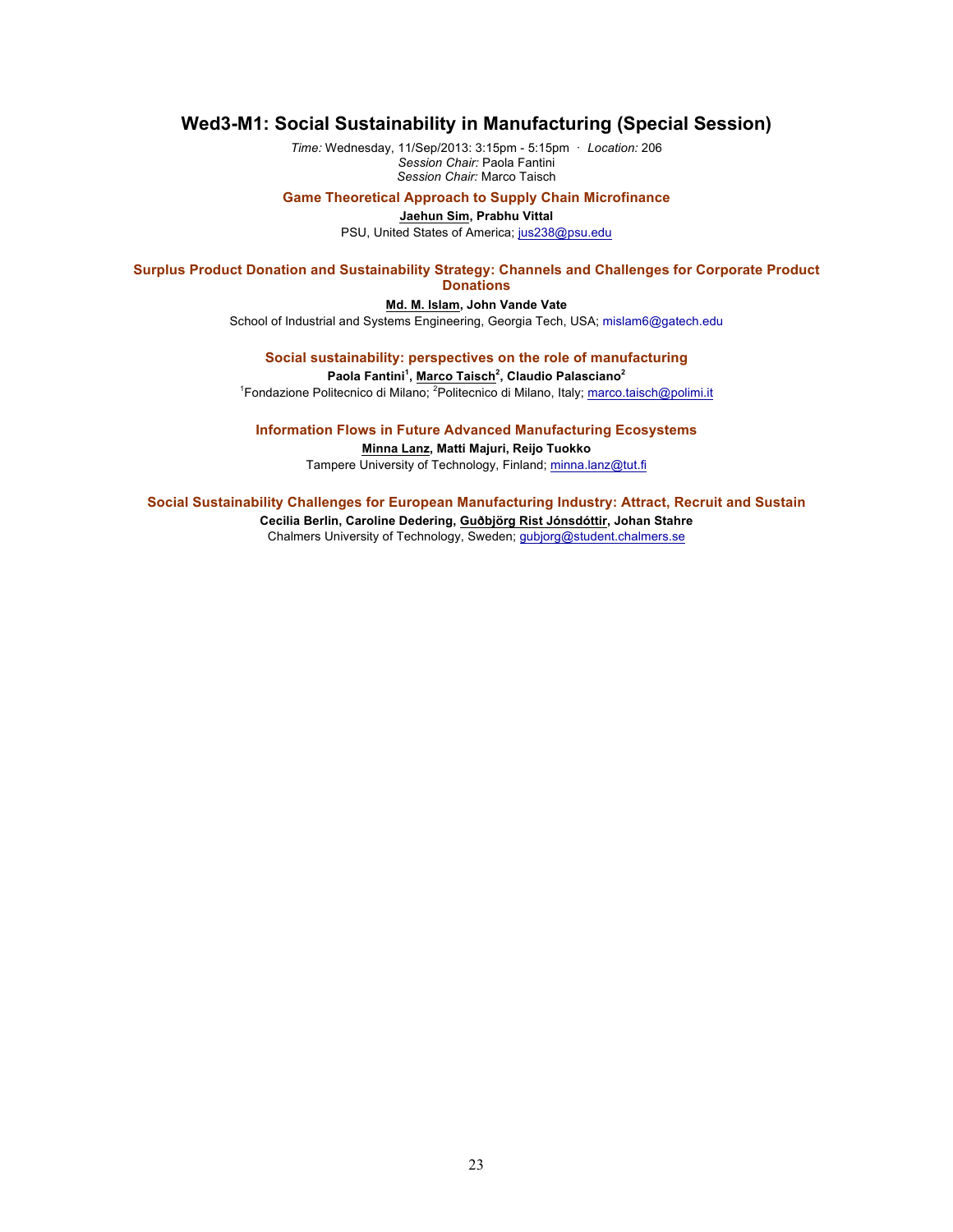## **Wed3-I6: LCA Methods and Tools**

*Time:* Wednesday, 11/Sep/2013: 3:15pm - 5:15pm · *Location:* 211 *Session Chair:* El Kadiri Soumaya *Session Chair:* Barbara Resta

### **Linked Data exploration in Product life-cycle management**

#### **Ana Milicic, Soumaya El Kadiri, Dimitris Kiritsis**

Ecole Polytechnique Federale da Lausanne, Switzerland; ana.milicic@epfl.ch

## **Towards a fast evaluation of environmental impacts.**

#### **Daniele Cerri<sup>1</sup> , Marco Taisch<sup>1</sup> , Sergio Terzi<sup>2</sup> , Simone Parrotta<sup>3</sup>**

<sup>1</sup>Politecnico di Milano, Italy; <sup>2</sup>Università degli Studi di Bergamo, Italy; <sup>3</sup>Holonix S.R.L., Italy; <u>daniele.cerri@polimi.it</u>

## **A DECISION MAKING PROCESS FOR SUSTAINABILITY IN THE TEXTILE SECTOR**

### **Barbara Resta, Stefano Dotti, Roberto Pinto, Paolo Gaiardelli**

CELS – Research Group on Industrial Engineering, Logistics and Service Operations, Department of Engineering, University of Bergamo, Italy; barbara.resta@unibg.it

## **Sustainability Assessment Tools – State of Research and Gap analysis**

**MARCO TAISCH, VAHID SADR, GOKAN MAY, BOJAN STAHL** Politecnico di Milano, Italy; gokan.may@polimi.it

#### **Increasing the sustainability of pasta production through a life cycle assessment approach**

**Luca Ruini<sup>1</sup> , Emilio Ferrari<sup>1</sup> , Pierluigi Meriggi<sup>2</sup> , Massimo Marino<sup>3</sup> , Filippo Sessa<sup>3</sup>** <sup>1</sup>Barilla G.e R. Fratelli S.p.A, Italy; <sup>2</sup>Horta Srl, Italy; <sup>3</sup>StudioLCE, Italy; <u>Iuca.Ruini@barilla.com</u>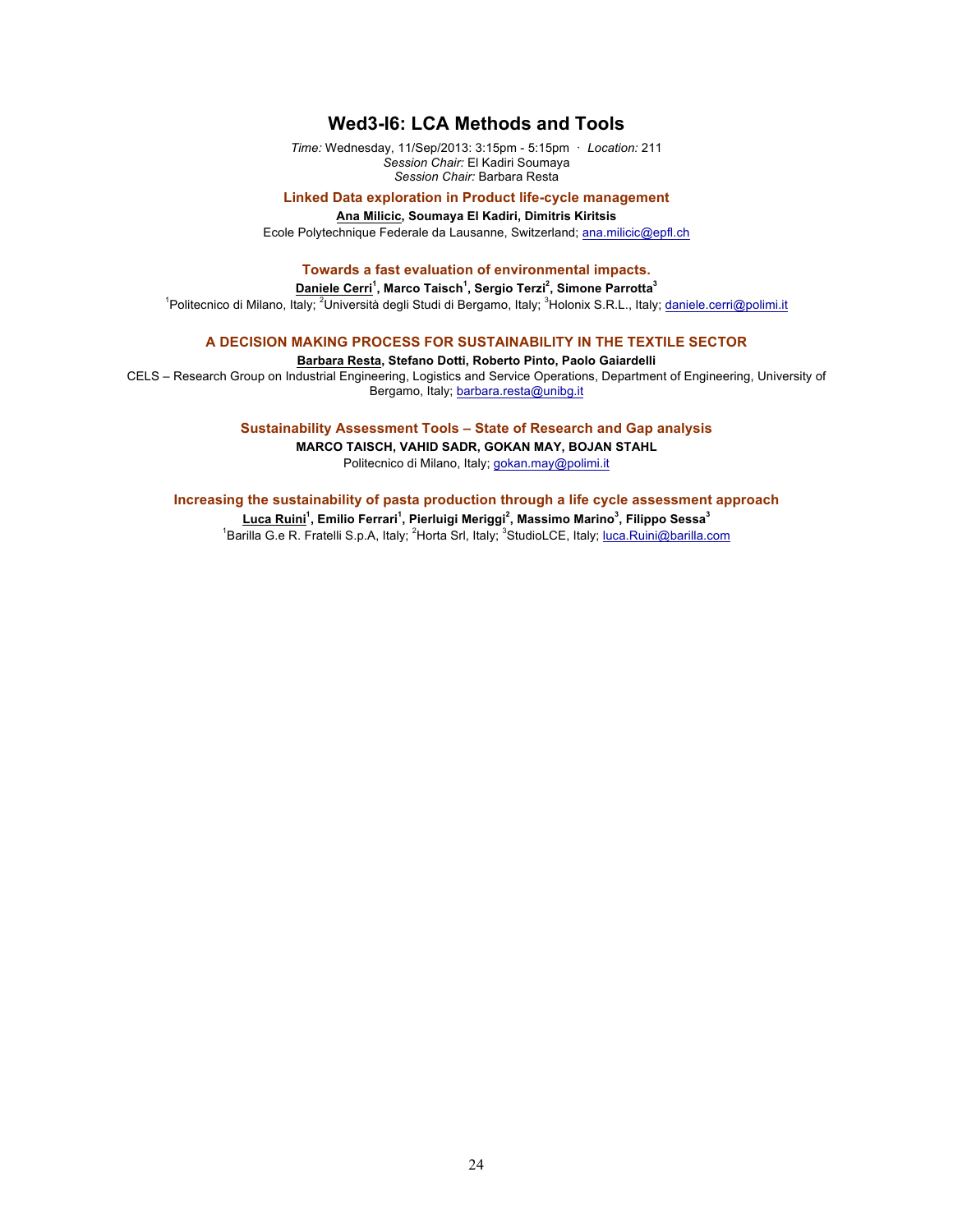## **Wed3-I5: Sustainable Initiatives in Developing Countries-2 (Special Session)**

*Time:* Wednesday, 11/Sep/2013: 3:15pm - 5:15pm · *Location:* 218 *Session Chair:* Robert Ari Waker *Session Chair:* JOAO GILBERTO MENDES DOS REIS

**Is environmental innovation worth it? The case of civil aviation industry in emerging markets**

**Maria Jose Alvarez Gil, Wei Yan**

Universidad Carlos III de Madrid, Spain; wei.yan@uc3m.es

## **Technological innovation ethics and legislation as factors for quality of life**

**ALINE RODRIGUES SACOMANO, ODUVALDO VENDRAMETTO, PEDRO LUIZ OLIVEIRA COSTA NETO**

UNIVERSIDADE PAULISTA - UNIP, Brazil; aline.sacomano@uol.com.br

## **Sustainability Impacts in the IT Strategic Alignment**

**Antônio Palmeira Araujo Neto, Ivanir Costa, Andréa Martins Cristóvão, Nilo Serpa** Universidade Paulista, Brazil; niloserpa@gmail.com

#### **Development of Agile Supply Chains in Brazil**

 $J$ OAO GILBERTO MENDES DOS REIS $^{1,2}$ , PEDRO LUIZ DE OLIVEIRA COSTA NETO $^2$ , JOSÉ PAULO ALVES FUSCO $^3$ , **SIVANILZA TEIXEIRA MACHADO<sup>4</sup>**

<sup>1</sup>Federal University of Grande Dourados, School of Engineering and Graduate Studies Program in Agrobusiness; <sup>2</sup>Paulista<br>University, Graduate Studies Program in Production Engineering; <sup>3</sup>Paulista State University, School

**A Technical Noncompliance Evaluation Criteria for Sustainable Production in IT Support Services**

## **Nilo Costa Serpa, Ivanir Costa, Antônio Palmeira Araújo Neto**

UNIP - Universidade Paulista, Brazil; niloserpa@gmail.com

**Education mediated by technology: strategy to spread high school learning in Piauí State, Brazil Reinaldo Araujo Lopes, Dalton Oswaldo Buccelli, Herbert Gonçalves Espuny, Jean Carlos Cavaleiro, Pedro Luiz de Oliveira Costa Neto, Simone Maria Viana Romano**

Universidade Paulista, Brazil; mestradoua@bol.com.br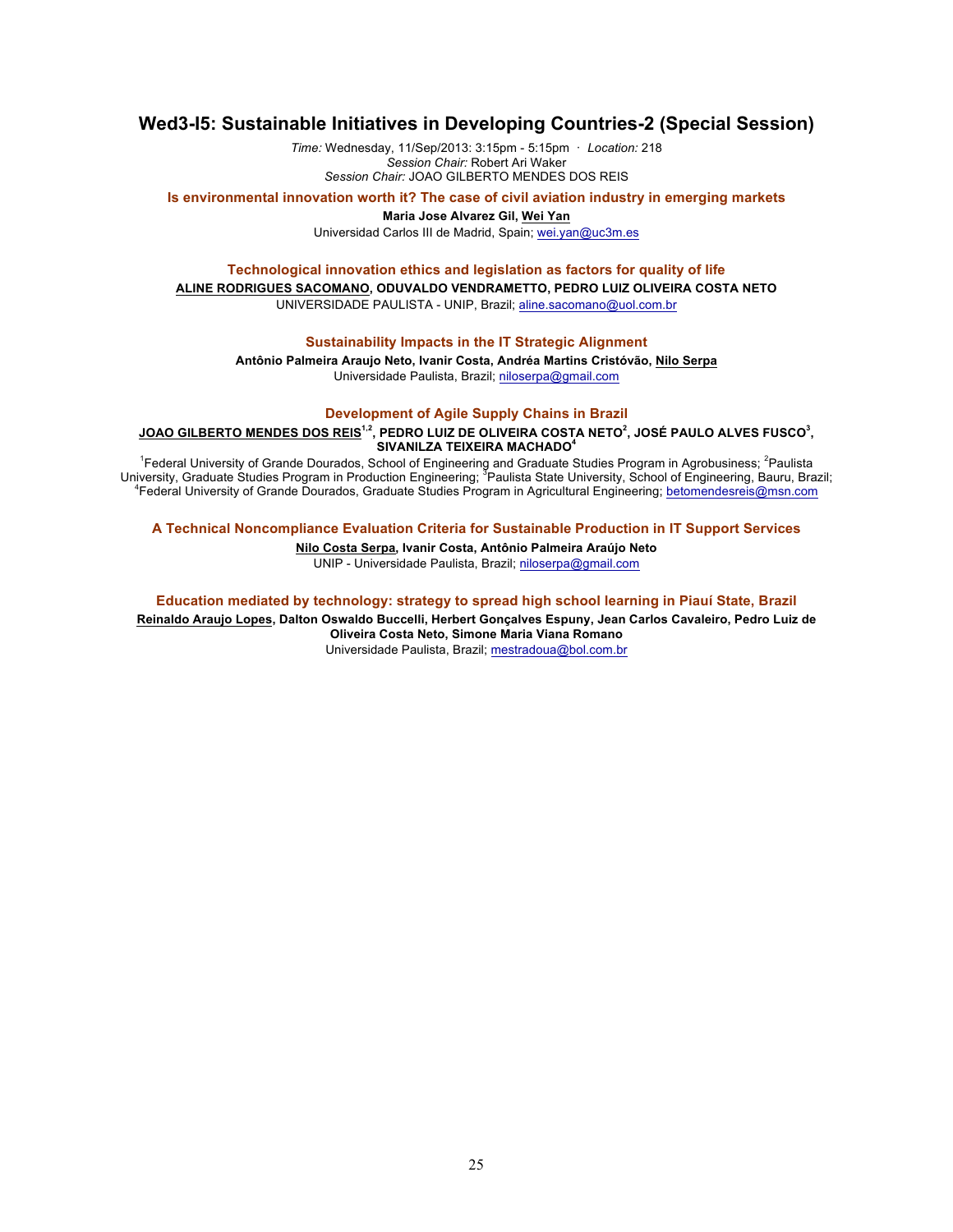## **Thu1-C4: Closed Loop Design**

*Time:* Thursday, 12/Sep/2013: 10:00am - 12:00pm · *Location:* 203 *Session Chair:* A. Ravi Ravindran *Session Chair:* Klaus-Dieter Thoben

**Closed Loop Supply Chains for Sustainable Mass Customization**

**Kjeld Nielsen, Thomas Ditlev Brunoe**

Aalborg University, Denmark; kni@m-tech.aau.dk

**An Effective Policy for Recycling Parts for the Production Management of Consumable Supplies**

**Satoshi Ito, Tatsuya Komuro, Tomoaki Yamazaki, Toshiyuki Matsumoto** Aoyama Gakuin University, Japan; c5612120@aoyama.jp

**Modeling and Simulation of Closed-Loop Supply Chains Considering Economic Efficiency**

**Yoshitaka Tanimizu, Yusuke Shimizu, Koji Iwamura, Nobuhiro Sugimura** Osaka Prefecture University, Japan; tanimizu@me.osakafu-u.ac.jp

**Determination of the Spare Parts Demand for Maintenance, Repair and Overhaul Service Providers Uwe Dombrowski, Sebastian Weckenborg**

Technische Universität Braunschweig, Germany; s.weckenborg@tu-bs.de

**Using Cloud, Modularity, and Make-to-Upgrade Strategy for Integrating Customized-Oriented Supply Networks**

**Afshin Mehrsai<sup>1</sup> , Hamid-Reza Karimi<sup>2</sup> , Klaus-Dieter Thoben<sup>1</sup>**

<sup>1</sup>BIBA – Bremer Institut für Produktion und Logistik GmbH, Germany; <sup>2</sup>University of Agder, Norway; afshin.mehrsai@gmail.com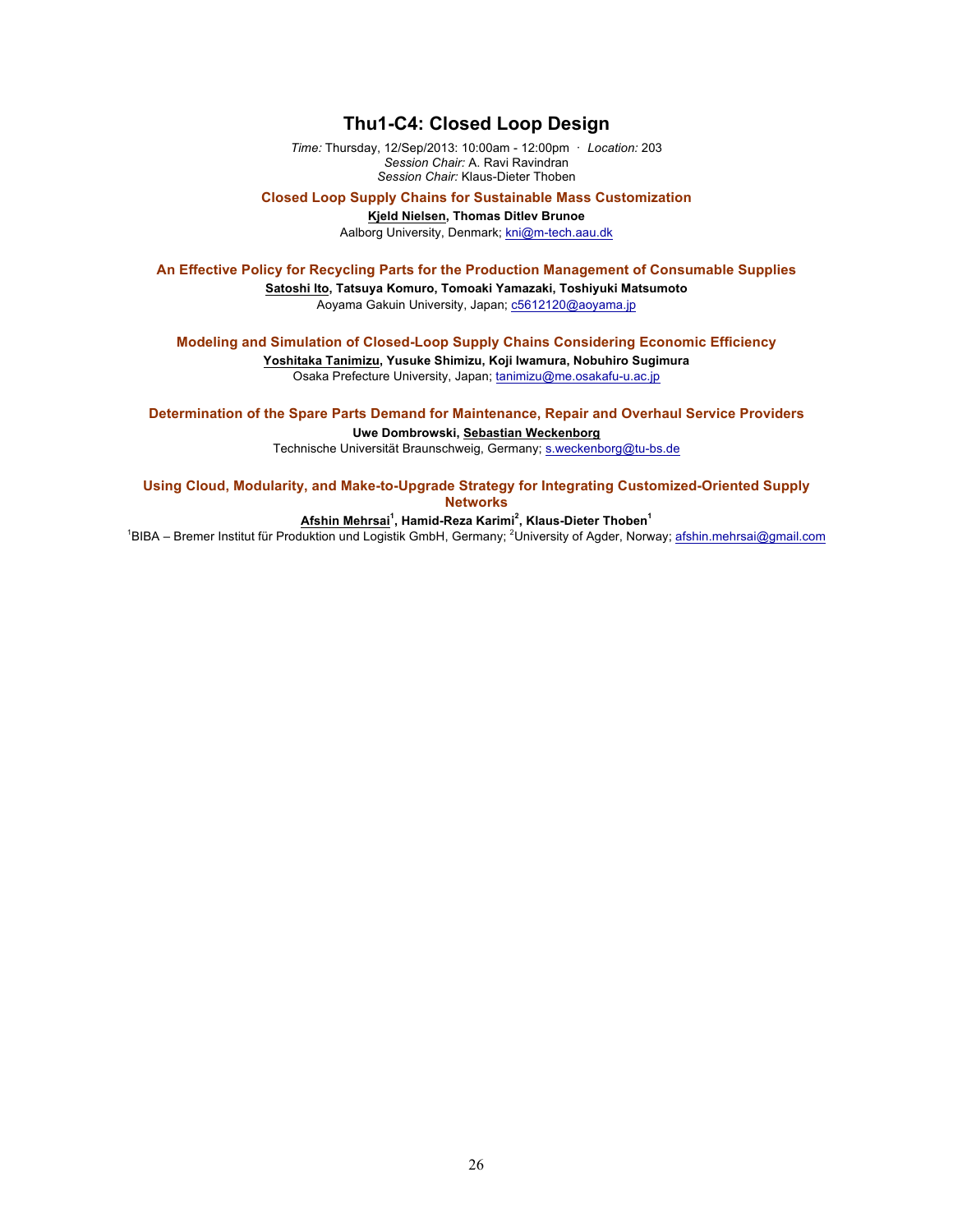## **Thu1-C3: Sustainability Characterization for Product Assembly and Supply Chain (Special Session)**

*Time:* Thursday, 12/Sep/2013: 10:00am - 12:00pm · *Location:* 206 *Session Chair:* Shaw C. Feng *Session Chair:* Kincho H Law

**An Information Reporting Web Service Framework for Integration of Gate-to-Gate Process-to-Energy Metrics**

### **Lewis John McGibbney, Mark Peng, Kincho Law**

Stanford University, United States of America; lewis2@stanford.edu

#### **The reverse logistics technology and development trend of retired home appliances**

## **Xin Zhao, Yonggao Fu, Jiaqi Hu, Ling Wang**

China National Electric Apparatus Research Institute Co. Ltd, China, People's Republic of; zhx075@126.com

**Warehousing Sustainability Standards Development**

#### **Richard Bank<sup>1</sup> , Richard Murphy<sup>2</sup>**

<sup>1</sup>Sustainable Supply Chain Foundation, United States of America; <sup>2</sup>Murphy Warehouse Company, United States of America; rbank@sustainable-scf.org

### **Energy Savings Opportunities and Energy Efficiency Performance Indicators for a Serial Production Line**

**Michael Brundage<sup>1</sup> , Qing Chang<sup>1</sup> , Shiyao Wang<sup>1</sup> , Shaw Feng<sup>2</sup> , Guoxian Xiao<sup>3</sup> , Jorge Arinez<sup>3</sup>** <sup>1</sup>Stony Brook University, United States of America; <sup>2</sup>NIST; <sup>3</sup>GM R&D; michael.brundage@stonybrook.edu

#### **Modeling Energy Information for Integrated Product Assembly Processes and Supply Chains**

**Shaw C. Feng<sup>1</sup> , Senthilkumaran Kumaraguru<sup>1</sup> , Kincho Law<sup>2</sup> , Kyeongrim Ahn<sup>1</sup> , Nenad Ivezic<sup>1</sup> , Boonserm Kulvantunyou<sup>1</sup>** <sup>1</sup>NIST, United States of America; <sup>2</sup>Stanford University, USA; shaw.feng@nist.gov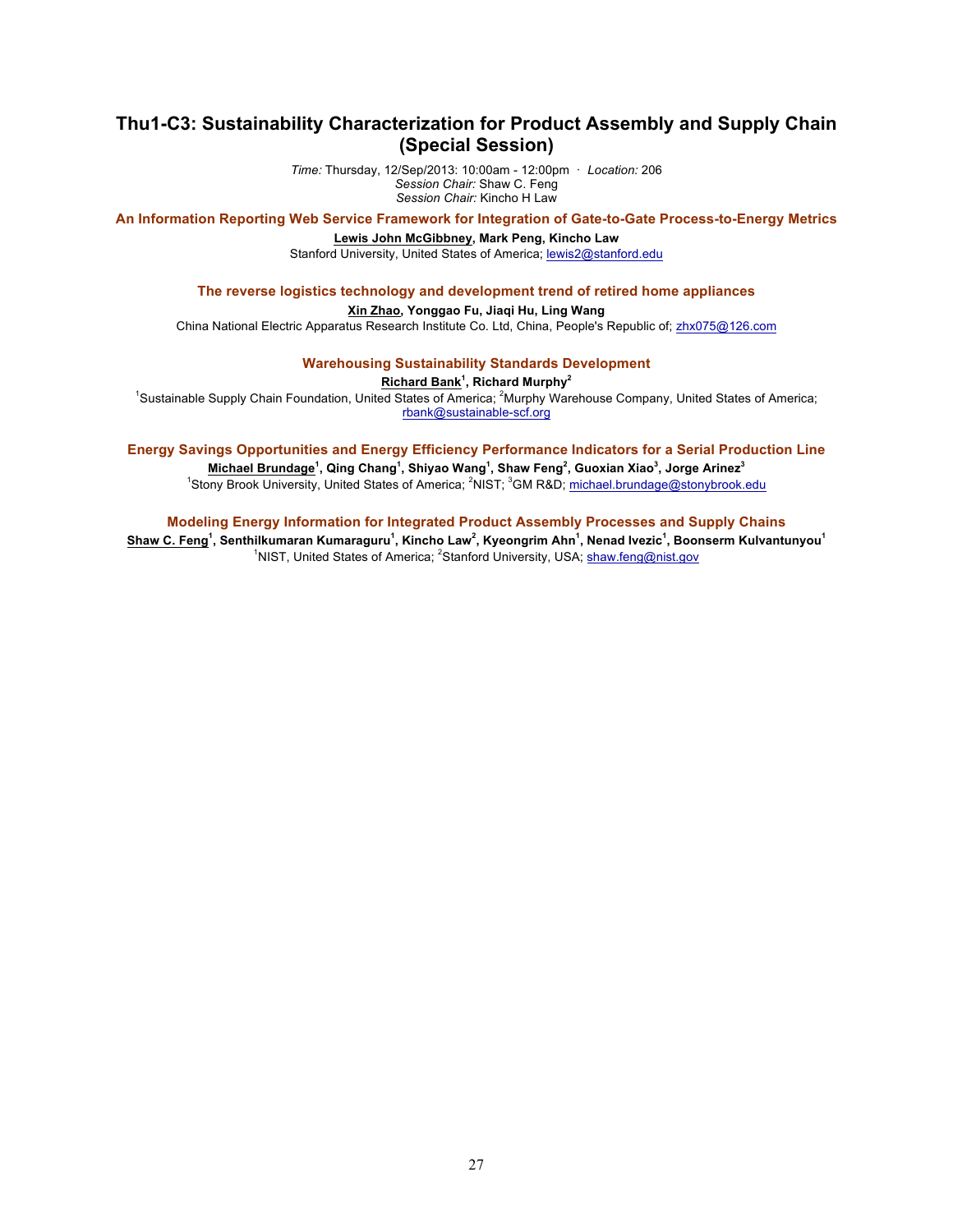## **Thu1-I7: ICT for Manufacturing and Supply Chain Management - 2**

*Time:* Thursday, 12/Sep/2013: 10:00am - 12:00pm · *Location:* 211 *Session Chair:* Dimitris Kiritsis *Session Chair:* Thorsten Wuest

**Ontology-Based Dynamic Forms for Manufacturing Capability Information Collection**

**Yan Kang, Yun Peng** University of Maryland Baltimore County, United States of America; kangyan2003@gmail.com

**On the development of a reference framework for ICT for manufacturing skills**

**Ahmed Bufardi, Dimitris Kiritsis** EPFL, Switzerland; dimitris.kiritsis@epfl.ch

**A Concept for Graph-based LCA Analysis Tool**

**Drazen Nadoveza, Andreas Koukias, Fatih Karakoyun, Dimitris Kiritsis** EPFL, Switzerland; dimitris.kiritsis@epfl.ch

**Cyber-physical Production Management**

**Günther Schuh, Till Potente, Christina Thomas, Annika Hauptvogel** Laboratory for Machine Tools and Production Engineering (WZL) of RWTH Aachen University, Germany; A.Hauptvogel@wzl.rwthaachen.de

> **Parameter management in configuration for the design of products families Coraline DEFFRENNE, Mathieu BETTWY, Aurélie ROBERT, Samuel GOMES**

IRTES-M3M, France; mathieu.bettwy@gmail.com